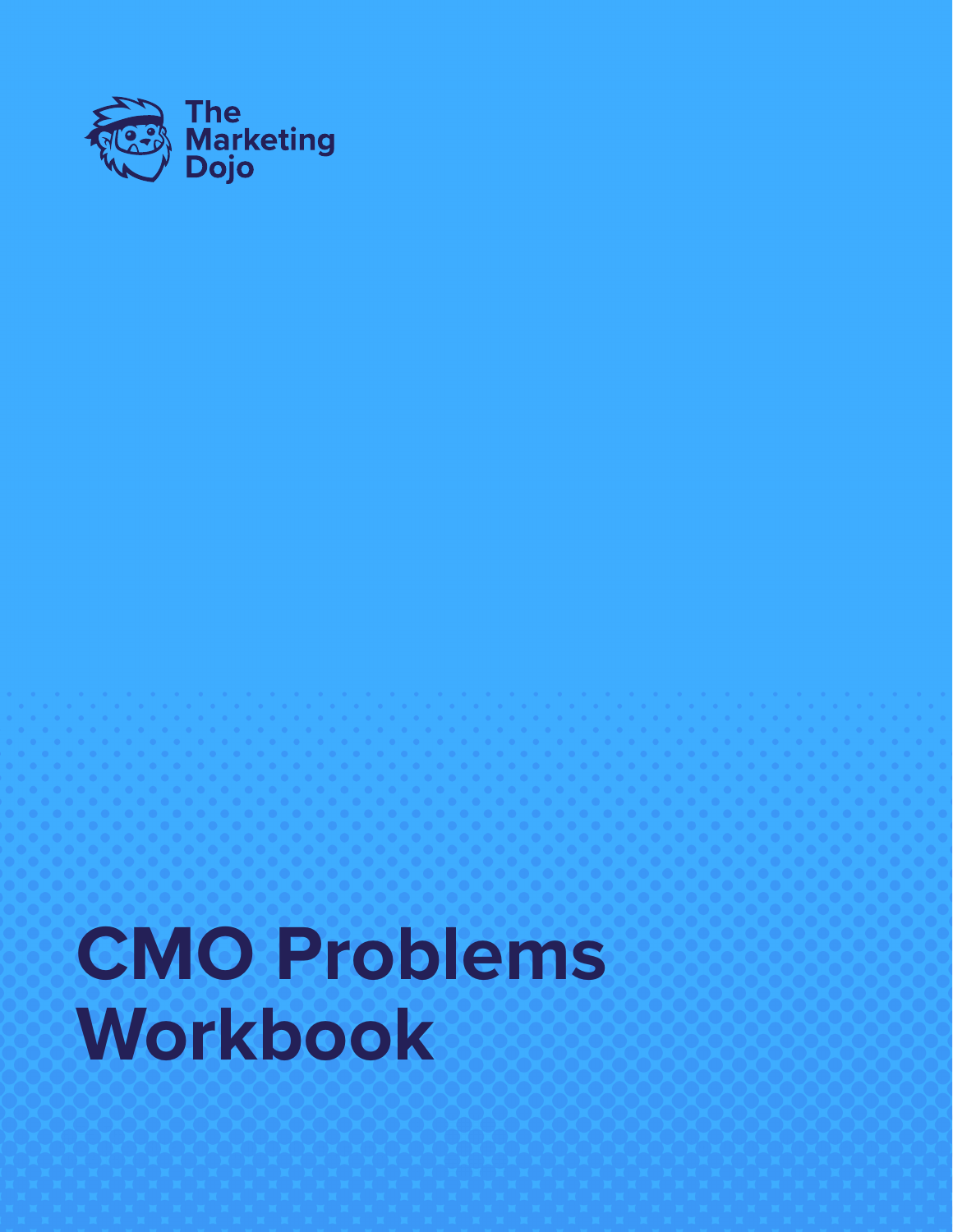## Congratulations on joining The Marketing Dojo and committing towards earning your Marketing Black Belt.

**CONTRACTOR** 

Our CMO Problems video series goes over SEVEN common problems that Marketers face and ways to solve them. We encourage you to watch one video a week and then work on the action items from the video before moving on to the next

#### **Action:**

Make the commitment to this learning series a serious one! Schedule a 30-minute block every week to view the video lesson and time to do any of the takeaways from the lesson. There is a notes section at the end of every lesson for you to jot down ideas as they come while watching the videos.

#### **Video Lessons**

All the video lessons are all housed **[here](https://www.sherpamarketing.ca/dojo/the-problems).** You have free lifetime access to these courses.

#### **Action:**

Make sure you have access to this page and can see all the videos. If you're having problems, please **[email us here](mailto:mfisher%40sherpamarketing.ca?subject=)**.

**[Access the video library!](https://www.sherpamarketing.ca/dojo/the-problems)**

## **Marty Fisher** Founder of Sherpa Marketing

and Creator of The Marketing Dojo.









CMO PROBLEMS WORKBOOK | **2**

[sherpamarketing.ca](https://www.sherpamarketing.ca/)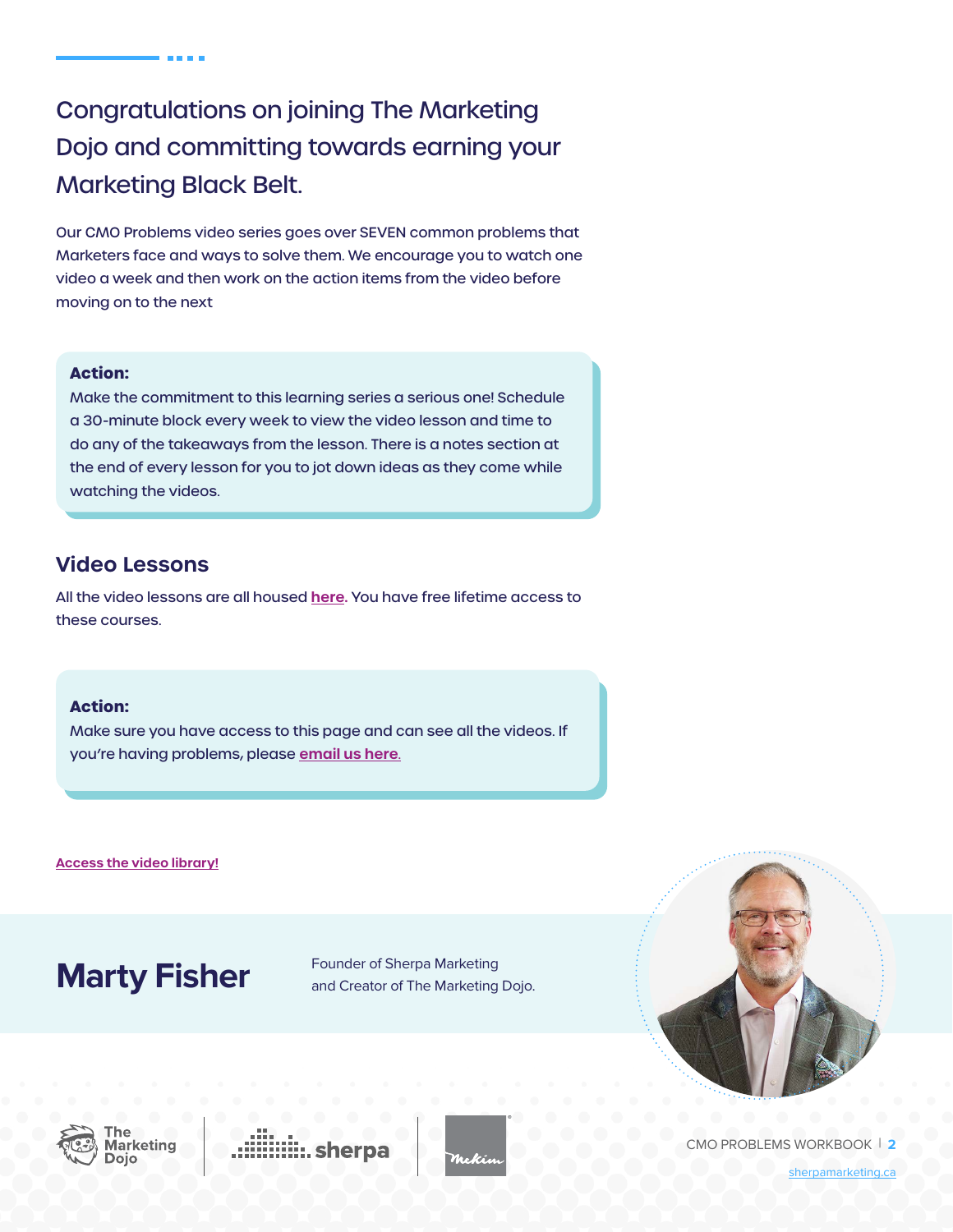## **What's Inside:**

**ALCOHOL:** 

## **What you'll learn**

## **Lessons**



**[CMO Problem #1: You're Not Getting Enough Qualified Leads](#page-4-0)**



**[CMO Problem #2: You're Not Measuring on your ROI Efforts](#page-11-0)**



**[CMO Problem #3: You're Relying on People as a Process](#page-14-0)**



**[CMO Problem #4: You're Not Building the Right Reports](#page-18-0)**



**[CMO Problem #5: Your Content Isn't Good Enough](#page-23-0)**



**[CMO Problem #6: Your Website Sucks!](#page-27-0)**

**[CMO Problem #7: You Don't Have A Marketing Strategy](#page-34-0)**

## **Worksheets and Templates**

- lظ
	- **[Example Buyer Persona](#page-40-0)**
- M **[Article Brief Template](#page-41-0)**
- m **[Blog Article Template](#page-42-0)**
- $\Box$ **[ROMI Calculator \(Return on Marketing Investment\)](https://docs.google.com/spreadsheets/d/1WahKRVTO4K2y5wZEJTel3HInnZm3MNLxlkN4kyKI4k0/edit#gid=0)**
- $\Box$ **[Document Process Index Template](https://docs.google.com/spreadsheets/d/1s5fxGnf76AX7tprGENKQG8vWZLaFdWu1JRJQjnQOm5A/edit#gid=0)**
	- **[Content Engine Planner](https://sherpa2020.blob.core.windows.net/documents/dojo-workbooks/ContentEnginePlanner.pdf)**
- lظ **[Top Marketing Automation Tools](https://sherpa2020.blob.core.windows.net/documents/dojo-workbooks/TopMarketingAutomationTools.pdf)**



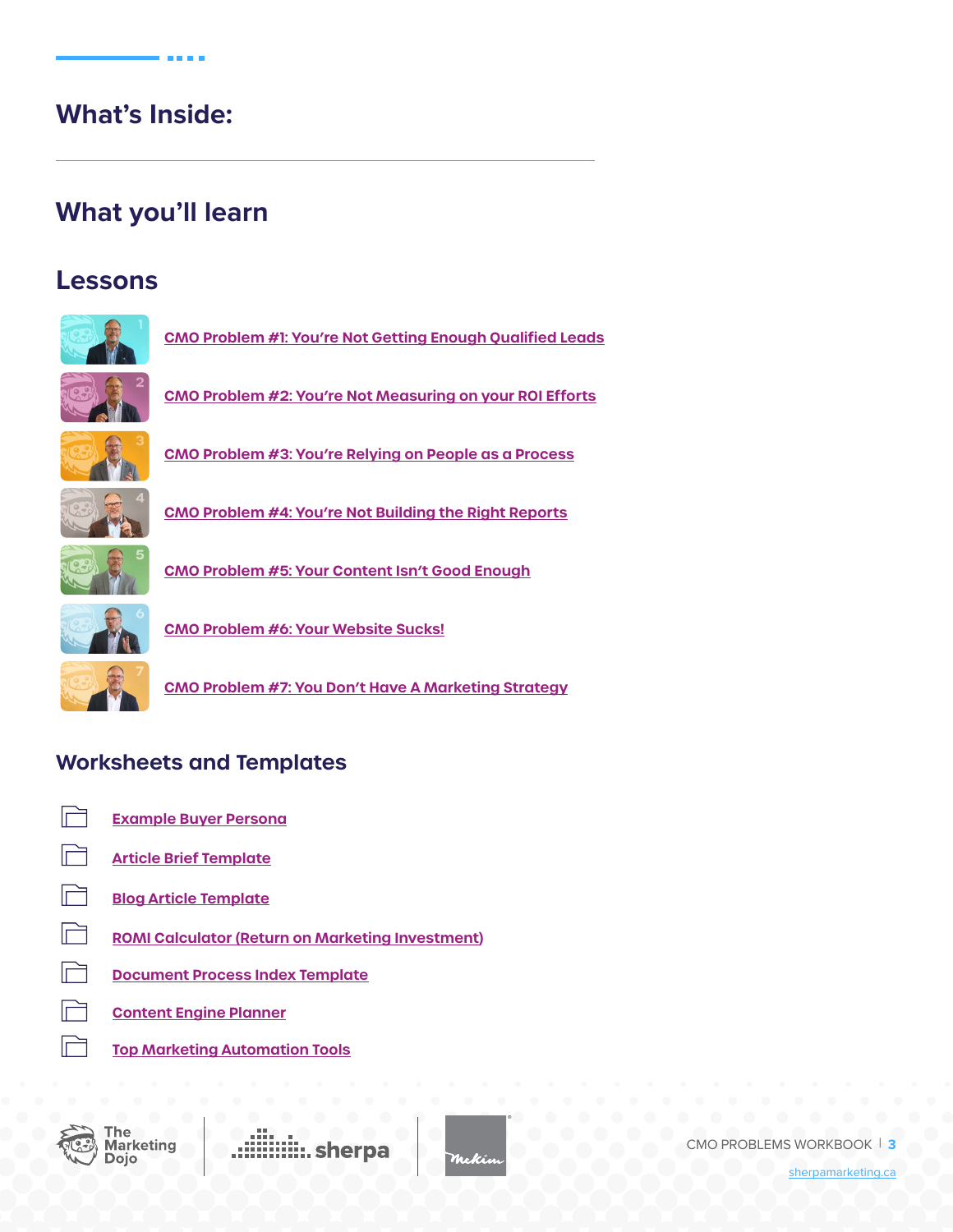## **What you'll learn**

There are seven lessons in the CMO Problems Video series all tackling a specific area that many CMOs have problems with. We've worked with hundreds of companies over the past 25+ years and these are the problems that have risen to the top, even with the most seasoned marketers. We see these problems, over and over, not because you're not a good marketer, but because other high pressing (profit inducing) priorities come first in your day to day.

### **After viewing these videos and putting the lessons into action you'll:**

- Have strategies and a plan to get more qualified leads
- Be able to measure your marketing efforts to prove that what you're doing is working (or not and then know to pivot).
- Systemize your workflows and processes in order to be more efficient.
- Create meaningful reports for the different levels of the organization in order to properly inform the concerned parties and be able to create insights from the reports.
- Build a system to create and push out content in order to be found by your ideal customers.
- Be able to update your website to optimize it for SEO purposes.
- Create the ultimate Marketing Strategy that includes your goals, objectives, strategies and tactics, without skipping any vital steps, or leaving money on the table.



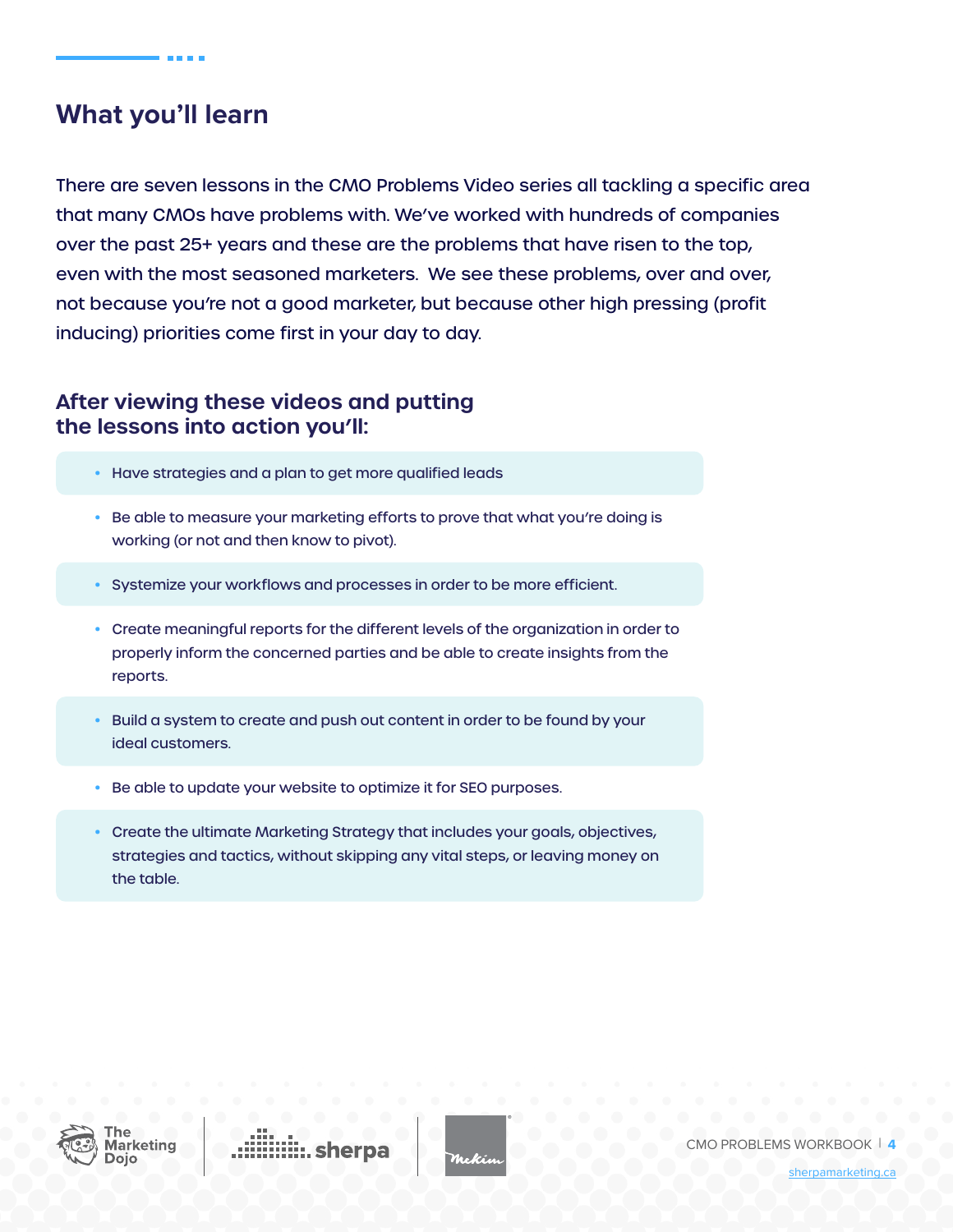## <span id="page-4-0"></span>**You're not getting enough high-quality leads**

### **Outbound vs Inbound Marketing**

## **Outbound:**

you're reaching out, calling or emailing prospects

## **Inbound:**

you're attracting customers to you based on content and ads

In this lesson we're focusing on Inbound Marketing, check out this article if you want more information about starting an **[Outbound Account Based](https://www.sherpamarketing.ca/blogs/what-is-account-based-marketing-and-how-do-i-create-an-abm-strategy-616)  [Marketing Strategy](https://www.sherpamarketing.ca/blogs/what-is-account-based-marketing-and-how-do-i-create-an-abm-strategy-616).**







CMO PROBLEMS WORKBOOK | **5**

[sherpamarketing.ca](https://www.sherpamarketing.ca/)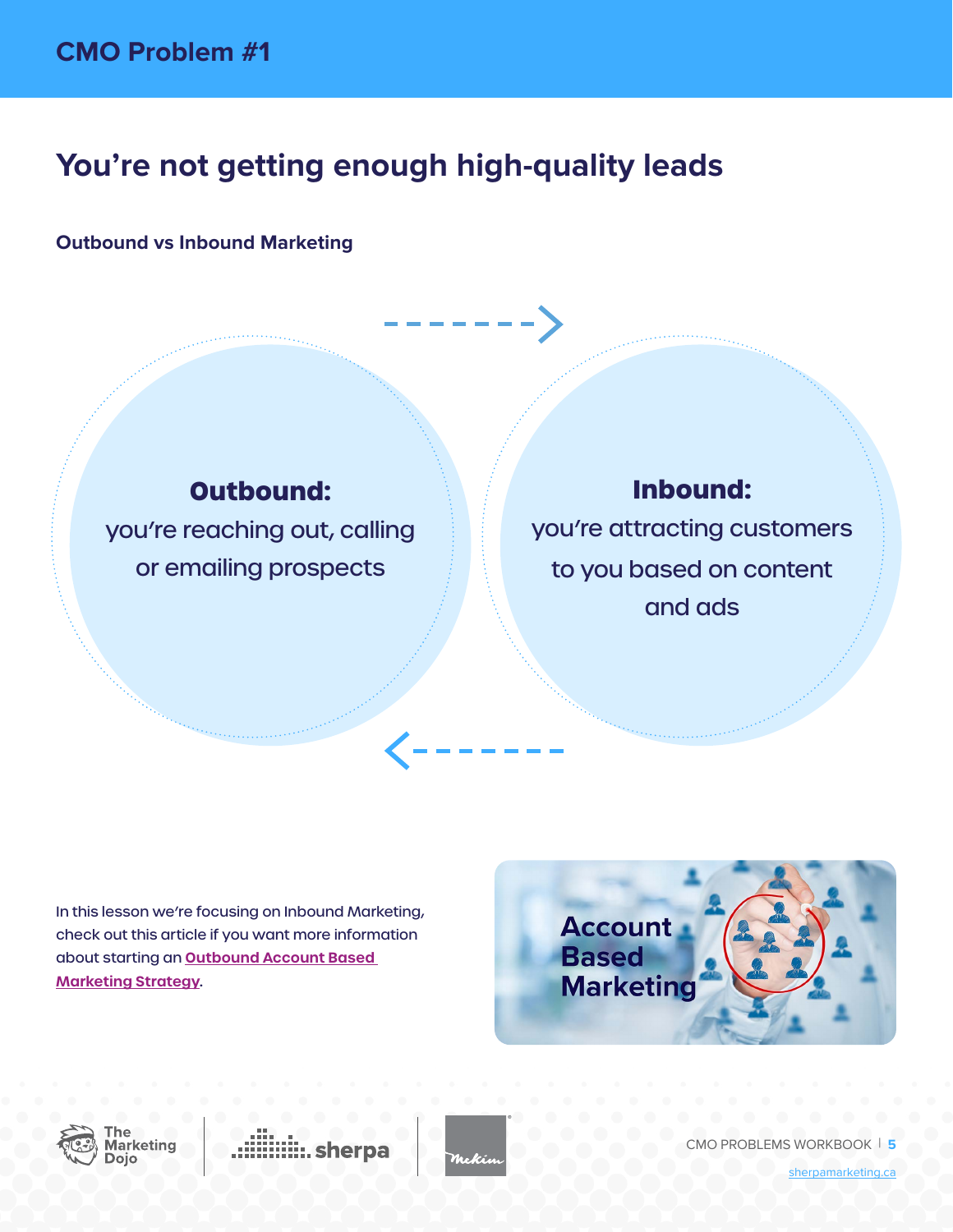## Value Based Selling - You focus on providing VALUE for your customer:

### **Step 1: Determine your Ideal Customer Profile (ICP)**

An Ideal Customer Profile can also be called a Buyer Persona, Avatar or Target Customer. In this step you are looking to better understand the ins and outs of your ideal customer, uncovering information about their demographics and psychographics. By the end of this exercise, you should be able to identify 1-3 ideal customer profiles and give a detailed description of each - heck, you might even give them names! After creating your ideal customer profile, your marketing efforts should be catered to these ICPs.

#### **Questions to ask when developing an Ideal Customer Profile**

- 1. What are the typical demographics of this person? Age range, gender, educational background, personality, etc…
- 2. Household income
- 3. Geography
- 4. What motivates this person?
- 5. Which areas of your expertise/service are most relevant to this person?
- 6. What makes their purchase hard? What pain points do they have?
- 7. What pressures or complexities are they facing with this decision?
- 8. What is the biggest objection you typically face when trying to land their business?
- 9. What do you know about how this person consumes information? (e.g. Long-form articles, industry publications, short blogs, podcasts, etc.)
- 10. What do you know about current technology or software this person uses or subscribes to?
- 11. What questions would this person ask Google to learn more about your product/service?
- 12. What questions are you asked when this person is vetting your expertise?
- 13. If you could show up #1 in Google for 10 keywords, what would they be?
- 14. Is this person the one going to be making the ultimate purchase?

#### **View an example of a Buyer Persona in the Appendix.**

- Video: **[How to create a Buyer Persona](https://youtu.be/suIPrWjP2Zc)**
- Blog Post: **[How to create an effective buyer persona](https://www.sherpamarketing.ca/how-to-create-an-effective-buyer-persona-618)**



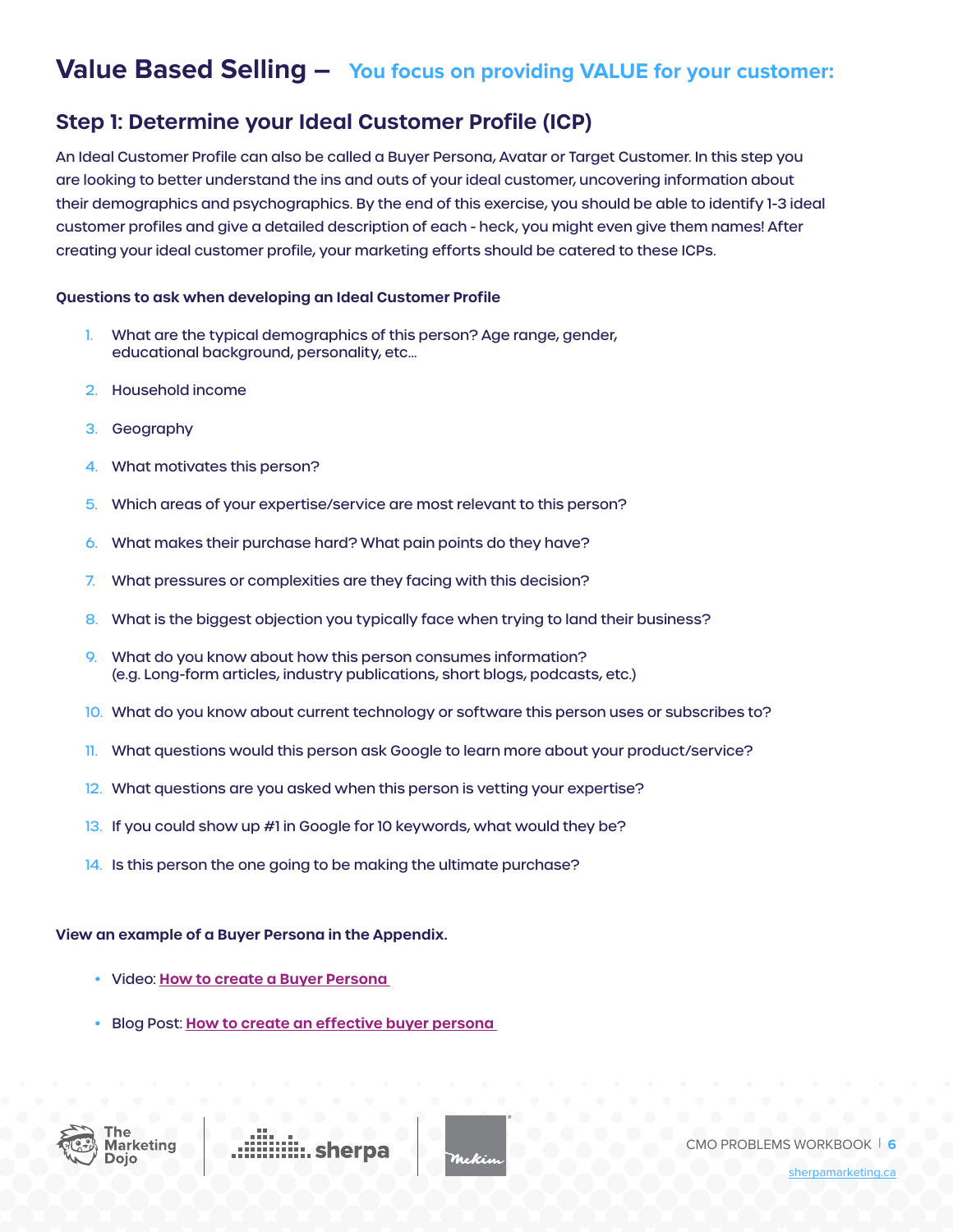### **Step 2: Create a list of your customers priorities**

In this step you are going to write down the things that matter to your ideal customer, you'll want to go as broad and as deep as you can. Get everyone in the company involved, go to your sales team or account managers. We also suggest going straight to the source and call your current clients and prospects and ask them:

- What's the number one challenge in your business right now?
- What do you wish you had more time to do?
- What are the 3 biggest priorities for next quarter?

#### **Some free or low-cost tools to help with keyword search are:**



adjust and pivot your content strategy as needed.





CMO PROBLEMS WORKBOOK | **7**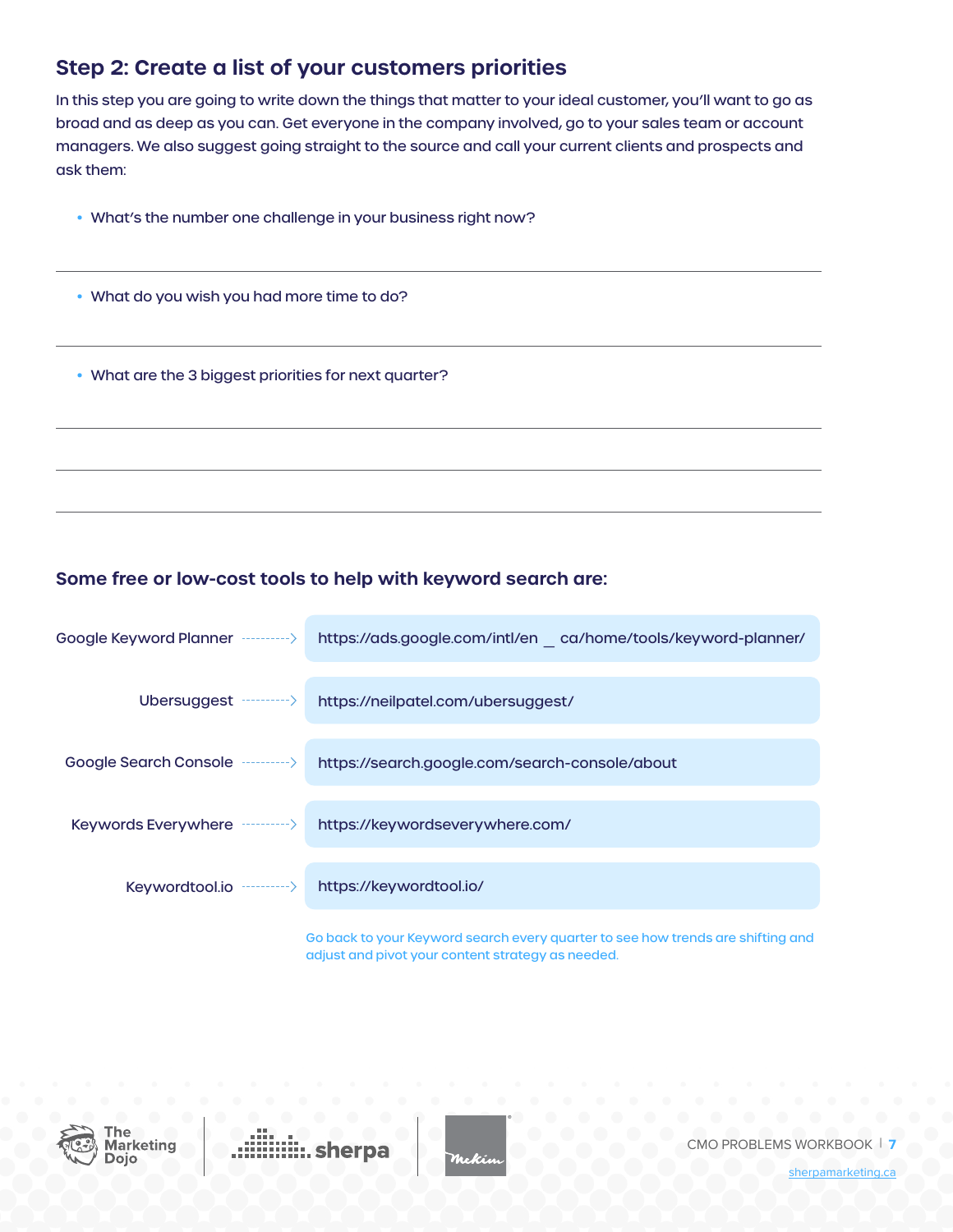## **Step 3: Analyze and Develop Content Pillars**

In this step you'll pull together all your research regarding your customers which includes your customer's pain points, interests and list of priorities. You'll want to analyze and determine if:

- There are overlaps on the same topics?
- There are recurring themes.

Find these reoccurring topics and themes and focus on the top 3-4 to build content around. These will be your content pillars. You don't want to spread yourself too thin early on. You want to be viewed as an expert on a few key topics to begin with, then start branching out.

## **Step 4: Determine Where You Can Add Value**

With all your research and analysis behind you, now you are able to figure out what you can do to provide value to your customers and prospects without making them commit to a transaction with you. Now, you know the type of content your Buyer Persona consumes and can talk to them directly on to their pain points or interests. This is a great point to determine what type of content you should create (Video, blog articles, templates, workbooks, social posts, etc.)



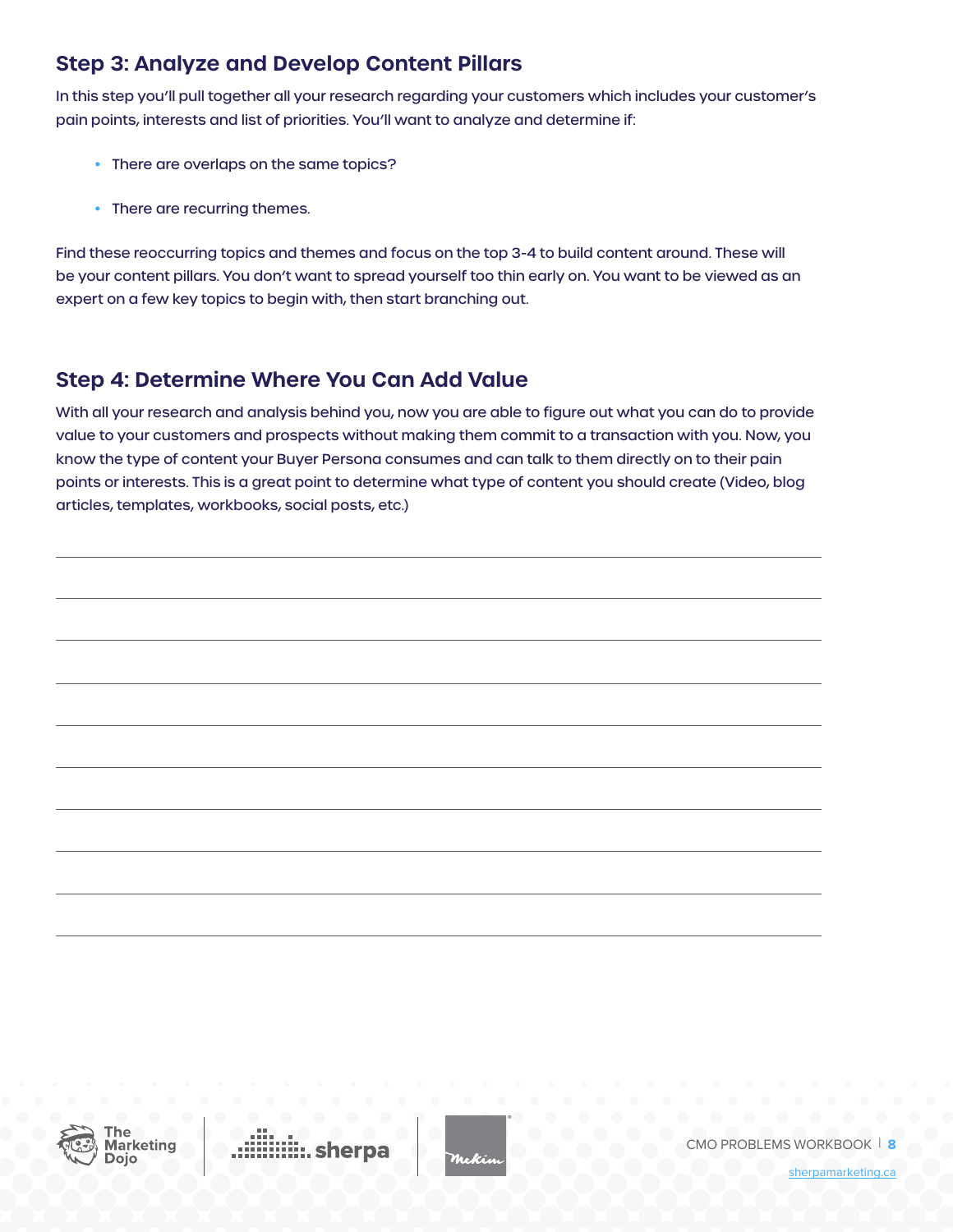### **Step 5: Create Content**

Now that all the behind-the-scenes work is done, you can now start creating content. Always create content with a focus on helping your Ideal Customer and by providing valuable information to them. You'll want to think quality over quantity and review the performance of your content after a certain time has passed. You might find that some pieces do better than others, and you'll want to figure out why. Each social media platform allows you to review your analytics, but as you grow, you should consider a Social Media content tool such as Loomly, SproutSocial, Hootsuite etc. These platforms help streamline your managing and reporting of social media content.

#### **The key to great inbound marketing is:**



Consistency creates trust with your audience, they know what kind of content to expect from you and they follow you for it. You can be seen as an expert on a subject matter.



Pick a posting frequency that you can maintain. Whether it be once a week or multiple times a day, make sure you're not bouncing all over the place, otherwise your audience won't know what to expect from you.



You must continue creating content and sticking to your strategy even if you don't see immediate changes. As the saying goes, Rome wasn't built in a day, and you can't expect people to trust and/or buy from you at the first contact point. Hard work pays off in the end.



If you're trying to target everyone, you're actually targeting no one, so make sure you've gone through the exercise of creating your target personas and target them specifically on the channels they prefer and in a language they relate to.

#### **[See the Blog and Article Brief templates in the Appendix](#page-42-0)**





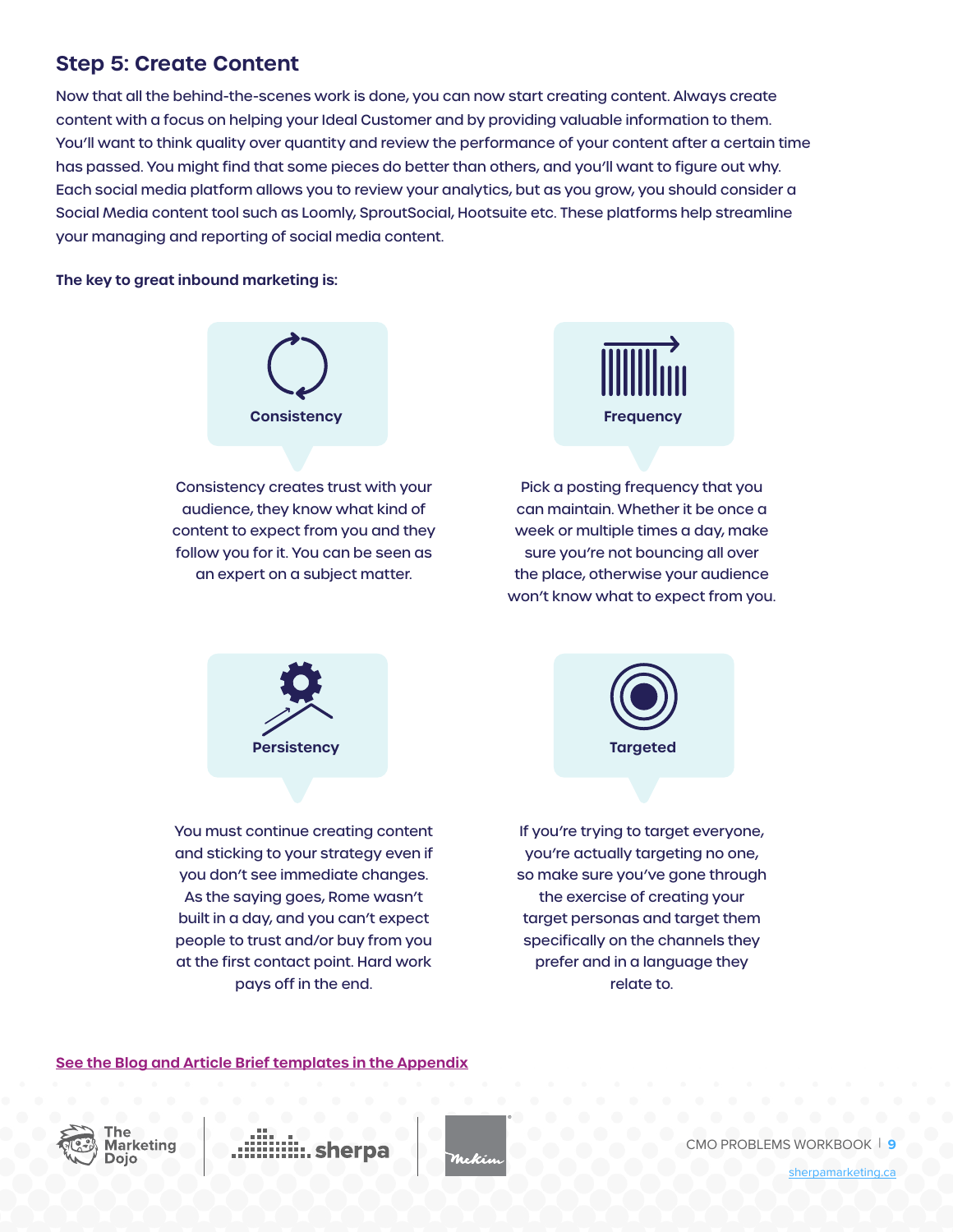## **Tactics**

Now let's run through the **two tactics** that we use to target an audience.

### **1. Buy or Build the List**

If you can, buy a list of your Ideal Customer or Build the List, do it. Target these people directly and stack other outbound tactics on top of it.

Unfortunately, in Canada, CASL regulations prevent us from buying lists so depending on your location, you may not be able to buy the list, but rather will need to build your own lists.

#### **2. Build Lookalike Audiences**

Many of the social platforms allow you to build lookalike audience based on your current client lists.

#### **Action Items**

- **• Step 1:** Develop your Ideal Customer/Buyer Persona
- **• Step 2:** Find out what's important to your Buyer Persona and do a keyword search and trends search
- **• Step 3:** Find out what your customer's pain points are
- **• Step 4:** Determine what value you can bring your customers and determine which channel to communicate that value.
- **• Step 5:** Create the content View the Blog and Article Brief Templates at the end of this workbook.
- **• Step 6:** Buy or Build the list : Determine if you want to buy or build a list of your Ideal Customers.
- **• Step 7:** Build a lookalike audiences: Do this via Facebook based on your current customer list and website data (minimum is 100, but 500 works better)



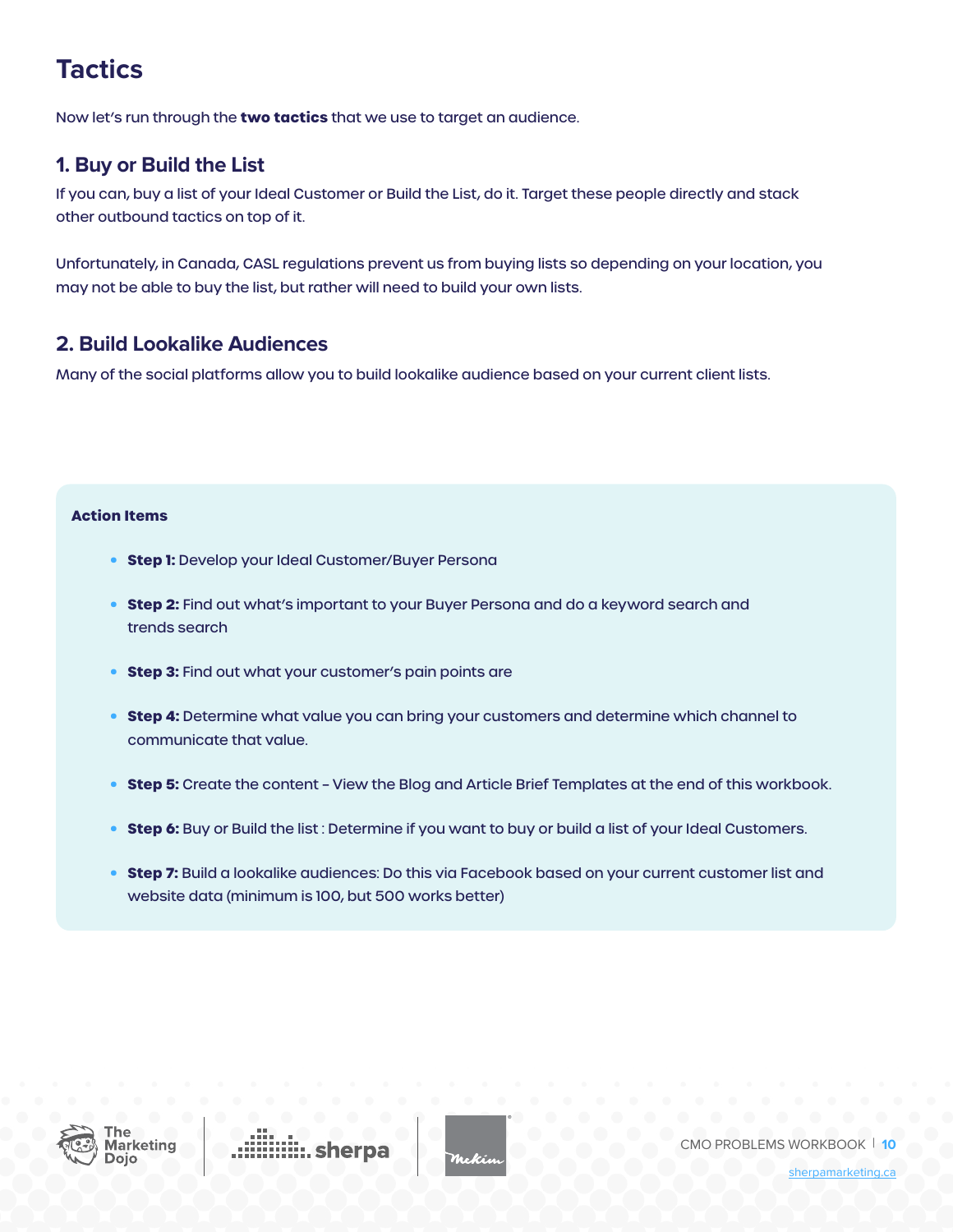| of the<br>٠<br>۰.<br>۰.<br>۰<br>×<br>× |  |
|----------------------------------------|--|
|                                        |  |

| $\overline{\phantom{0}}$ |
|--------------------------|
|                          |
|                          |
|                          |
|                          |
|                          |
|                          |
|                          |
|                          |
|                          |



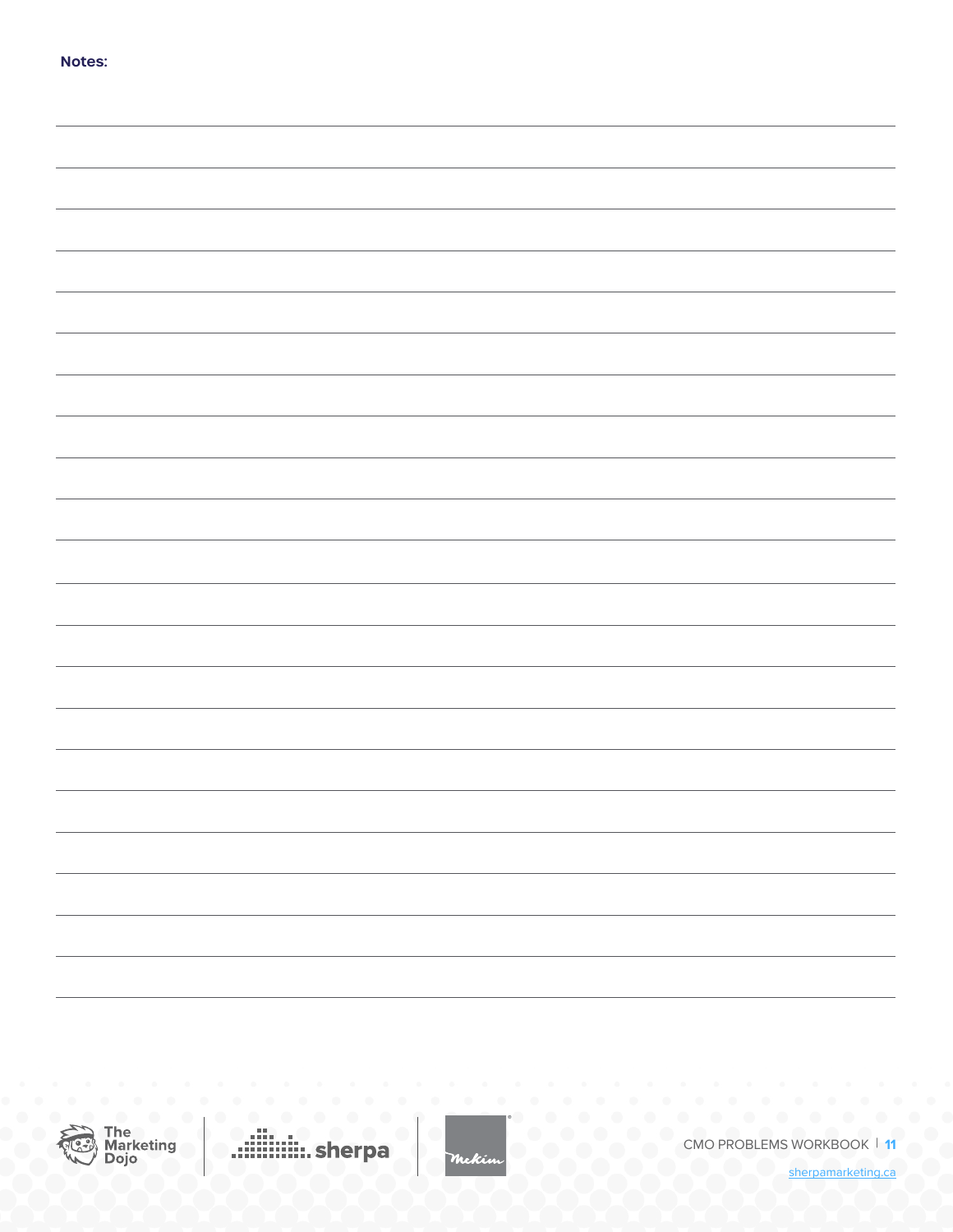## <span id="page-11-0"></span>**Not Measuring Your ROI on Your Marketing Efforts**

You already know that #MarketingWorks, but in this lesson, we'll dive into how to measure your marketing efforts in order to make them more efficient.

Measuring your Marketing ROI proves that what you're doing is working.

**Here's how to calculate ROMI:** 

**[ROMI Calculator \(Return on Marketing Investment\)](https://docs.google.com/spreadsheets/d/1WahKRVTO4K2y5wZEJTel3HInnZm3MNLxlkN4kyKI4k0/edit#gid=0)**

**(Gross Profit – Marketing Investment)**

÷ **Marketing Investment**

**Return on Marketing Investment**

 **Aim for a 3:1 ratio** Meaning: For every \$1 in marketing you spend, you receive \$4 in gross profit **PRO TIP**

\$400 GP - \$100 MI/\$100 MI = 3:1



**\***

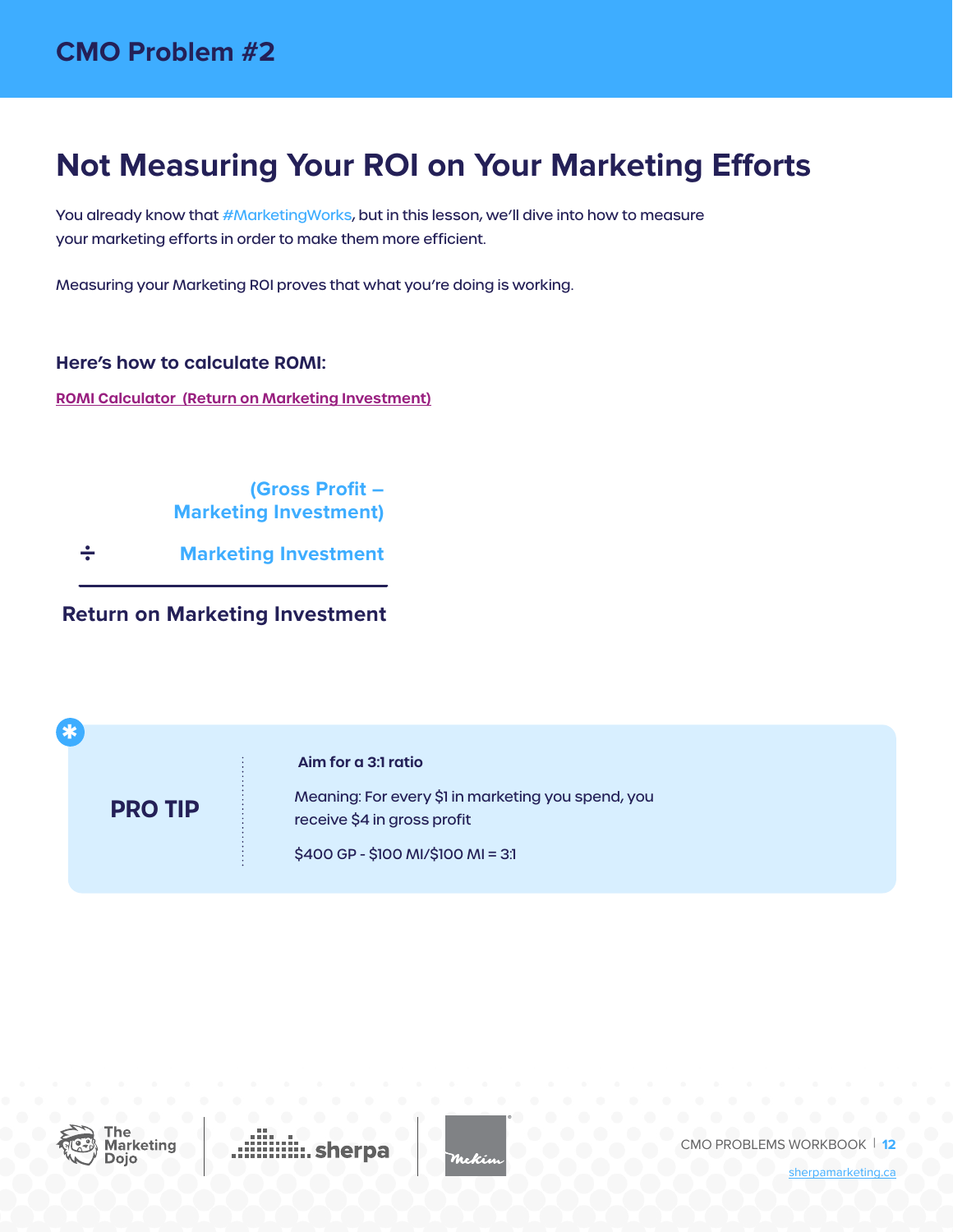## **If you're having trouble closing the loop, follow the steps below to calculate ROMI.**

## **Step 1: Calculate the Average Lifetime Value of a Customer (LTV)**

*If you don't have the exact numbers, give it your best guess and move on.* 



## **Step 2: Calculate the Cost to Acquire a Customer (CAC)**





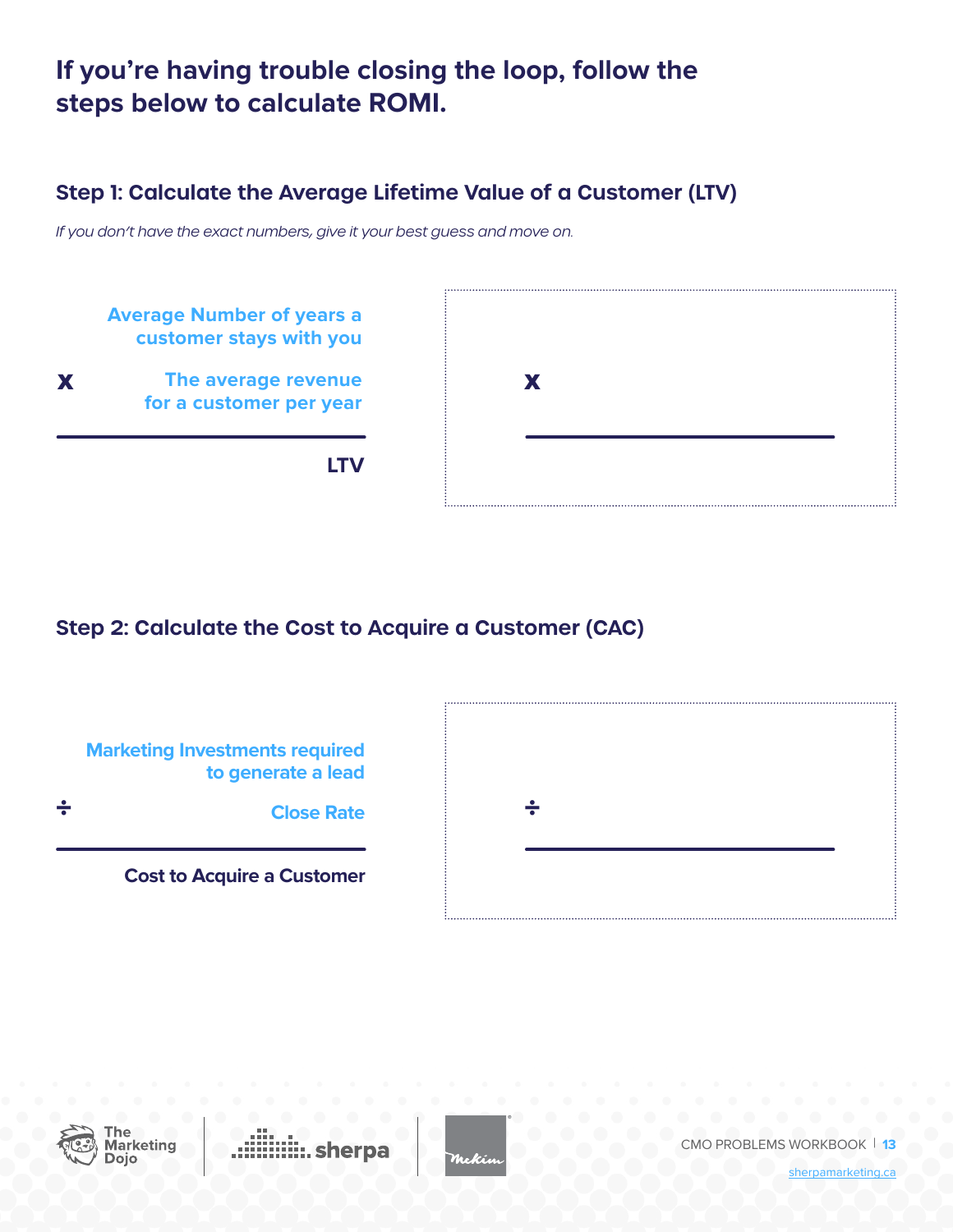### **Step 3: Look at the Data**



For customers that spread their spend with you over a longer period of time, you want to look at your 3, 6 and 12-month Average Customer Value.

#### **Action:**

- **• [Download our ROMI Calculator](https://docs.google.com/spreadsheets/d/1WahKRVTO4K2y5wZEJTel3HInnZm3MNLxlkN4kyKI4k0/edit#gid=0  )**
- Calculate The Average Lifetime Value of a Customer (LTV)
- Calculate the Cost to Acquire a Customer (CAC)
- Review the data and determine your LTV to CAC ration

#### **Notes:**



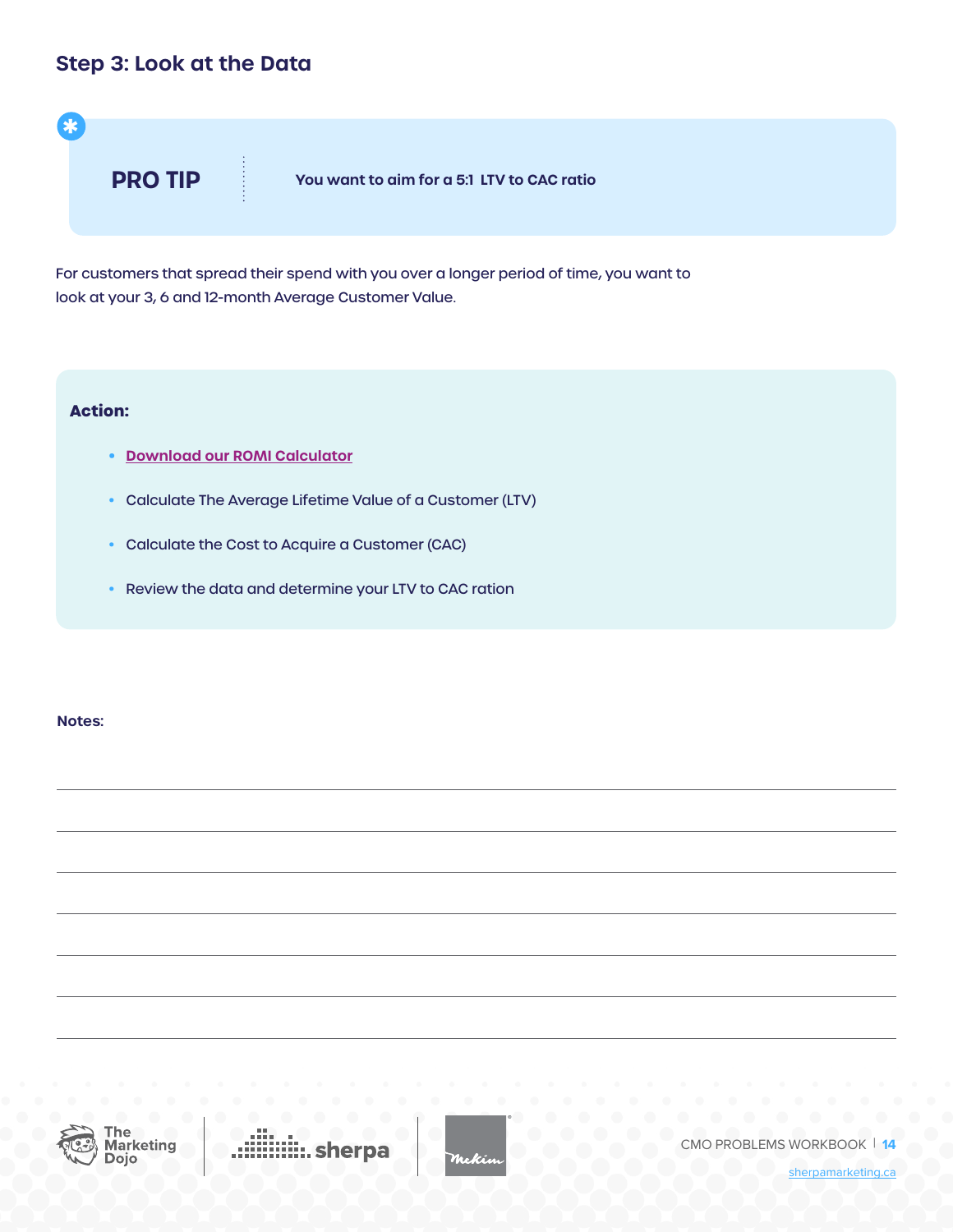## <span id="page-14-0"></span>**You Rely on People as a Process**

When you rely on people as a process, information is not available or transferred when someone is on vacation or leaves the company. The goal of this video is to arm you with the tools you need to create your own process document in order to create transferable, institutional knowledge so you're not left reinventing the wheel every time you onboard someone or need to do a task that happens only once a quarter or once a year.

#### **What should you create a process for?**

You'll want to create a process for things you do on a regular and semi-regular basis:

- Monthly reporting
- Marketing campaigns
- Outsourcing talent
- Reports
- Briefs
- Templates
- Etc.



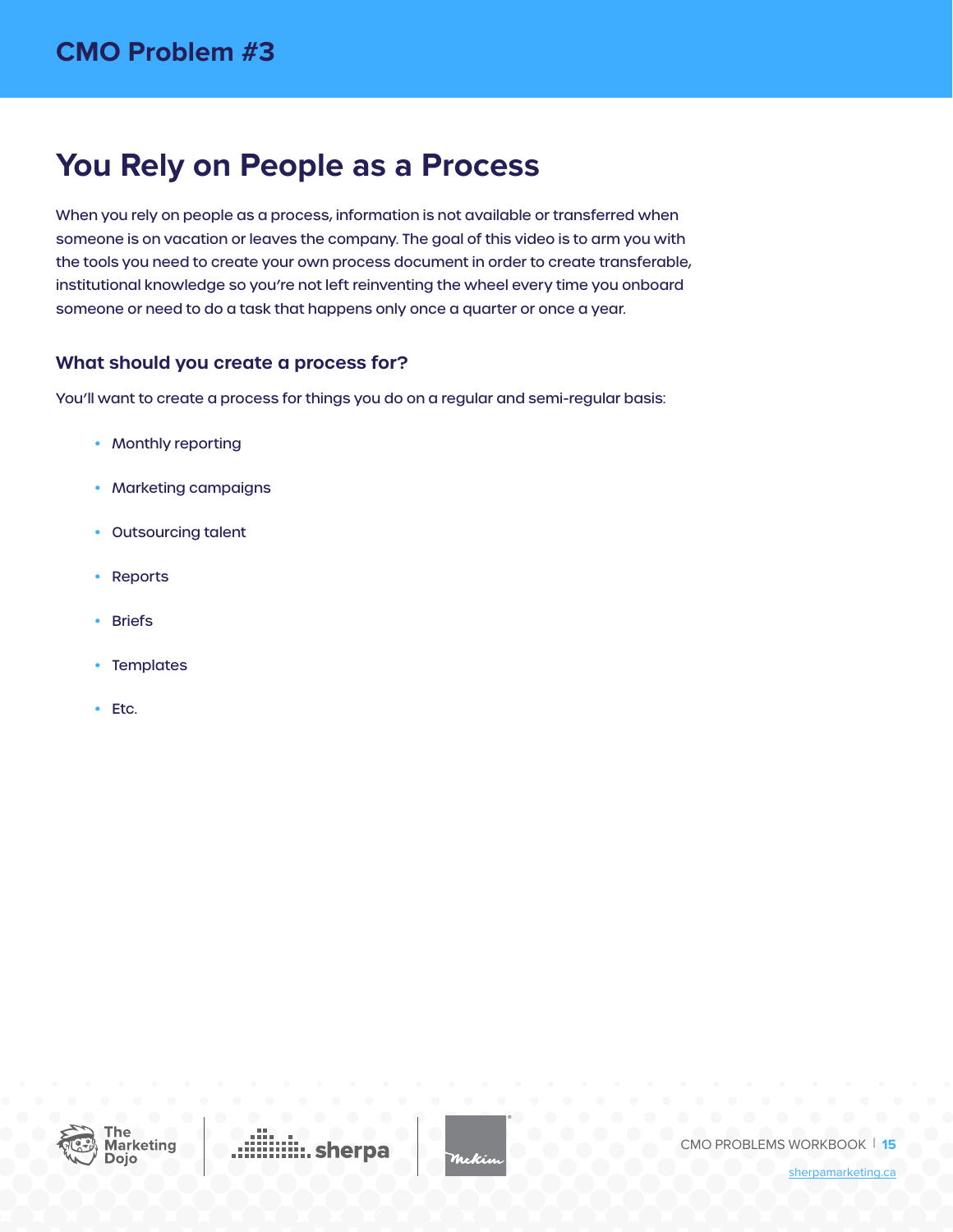## **Here is our Document Process Index Template**

**[Download a copy now to start the steps below.](https://docs.google.com/spreadsheets/d/1s5fxGnf76AX7tprGENKQG8vWZLaFdWu1JRJQjnQOm5A/edit#gid=0)**

### **Step 1: Create an Index Document**

Use the **Document Process Index** template listed above to create an index document for your organization. This Index will be your table of contents and will link to the individual Process Documents.



### **Step 2: Create the Process Documents**

Now this is where we get into the daunting task of creating process documents. Here's what we suggest, get your team together and let them know the project at hand. Then task them to write Process Documents as they go through regular and semi-regular tasks. Include all the steps and information to do the task. This can be done in Word or in a Google Doc. This will not be done overnight, but as your team gets used to creating Process Documents and then subsequently using them and revising them as needed, they will see the benefit.





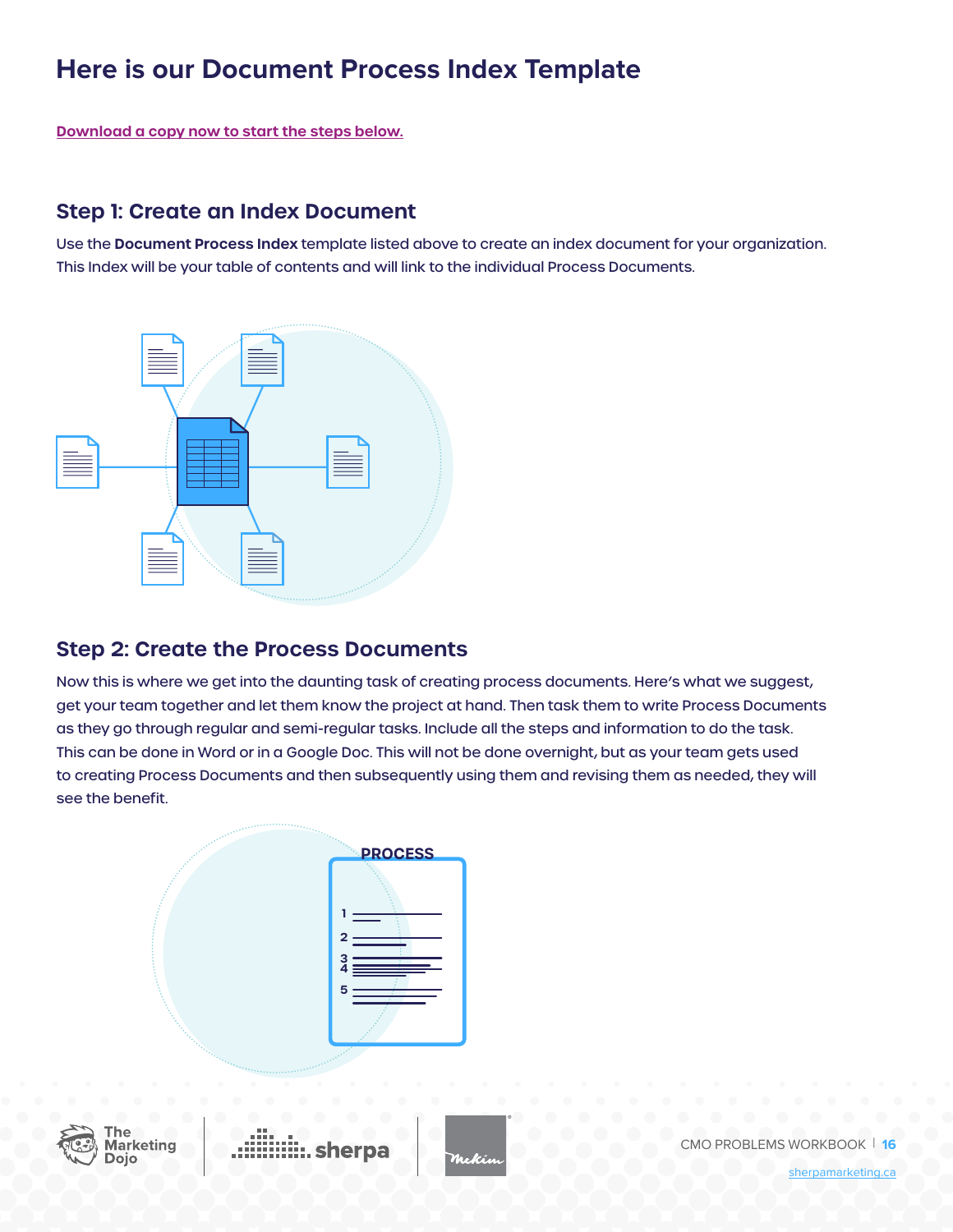### **Step 3: Link the Process Documents to the Index**



Once you've created your **Document Process Index**, named it and saved it as well as created Process Documents, you'll want to link the **Process Document** to the **Document Process Index**.

#### **Follow these steps to create your own Document Process Index:**

- In the Document Process Index, give the Process Document a number.
- Write the name in the of the Process Document that has been created by your team.
- Indicate the date it was last updated.
- Indicate if the file is open access or not.
- In the Process Document, you'll want to make sure you name it with the number you gave it in the INDEX.

#### **Linking**

#### **To link the Process Document to the Document Process Index:**

- Right click on the NUMBER or the NAME of the process document in the INDEX
- Click INSERT LINK.
- Paste the link to the process document.
- Voila! The PROCESS is now linked to the INDEX.

Now anytime that someone is looking for a process, they just have to open the INDEX to find the appropriate PROCESS document.







CMO PROBLEMS WORKBOOK | **17**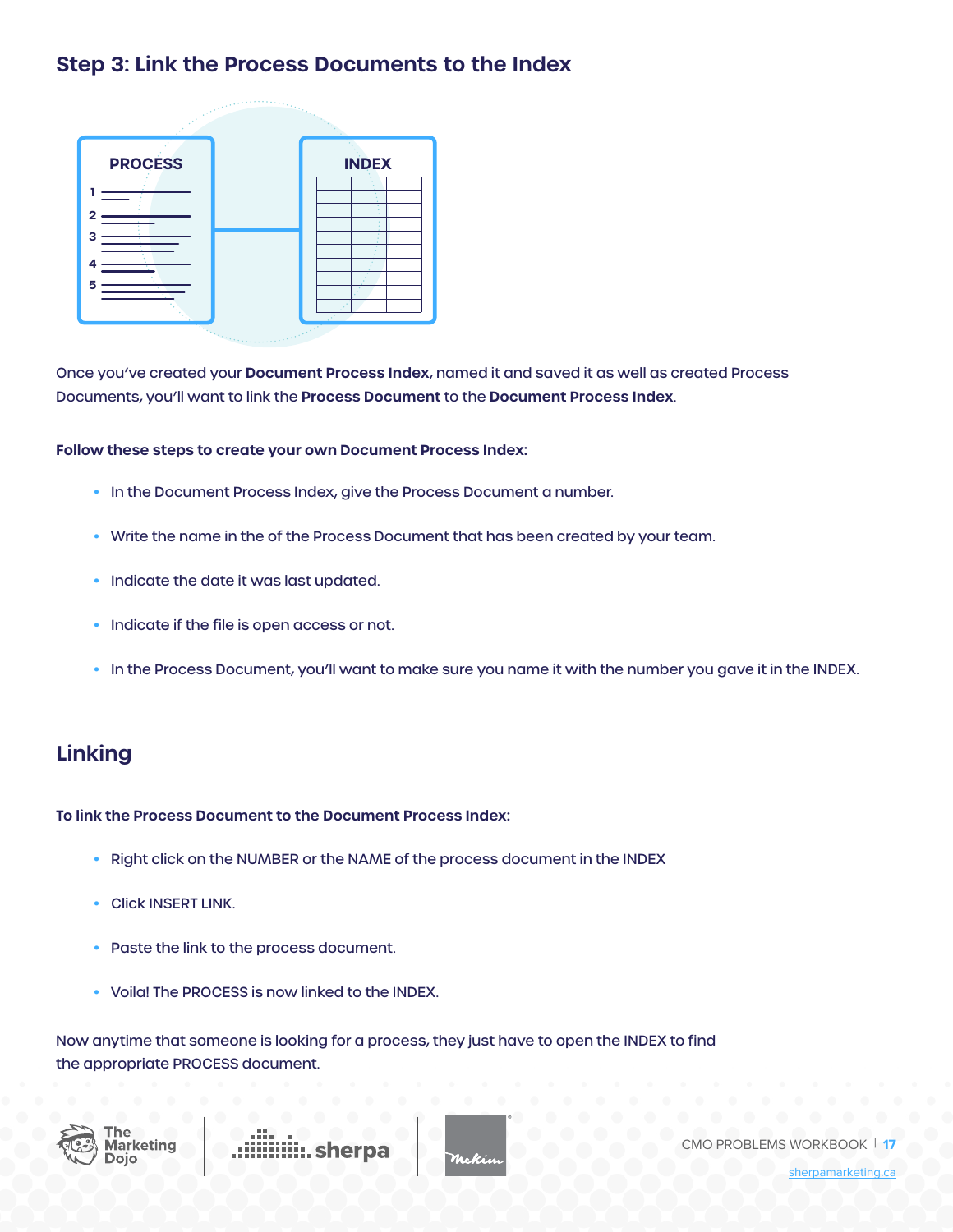### **Step 4: Use and Update**

Anytime a team member is completing a task for which a Process exists, the team member should have it open and reference it so that they can update it if the need arises. This helps insure that Process Documents don't die after they are created.

#### **Action Items**

- **• [Download the Document Process Index Template](https://docs.google.com/spreadsheets/d/1s5fxGnf76AX7tprGENKQG8vWZLaFdWu1JRJQjnQOm5A/edit#gid=0 )**
- Map out the steps to implement the Documentation of Processes, it might look like this:
	- Set up a meeting with your department leads to get them onboard
	- Set a timeline for when each Department should have their Process documents completed by
		- Insure that using and maintaining the Process Documentation Index and Process Documents becomes entrenched in the culture. Your future self will thank you.

**Notes:** 



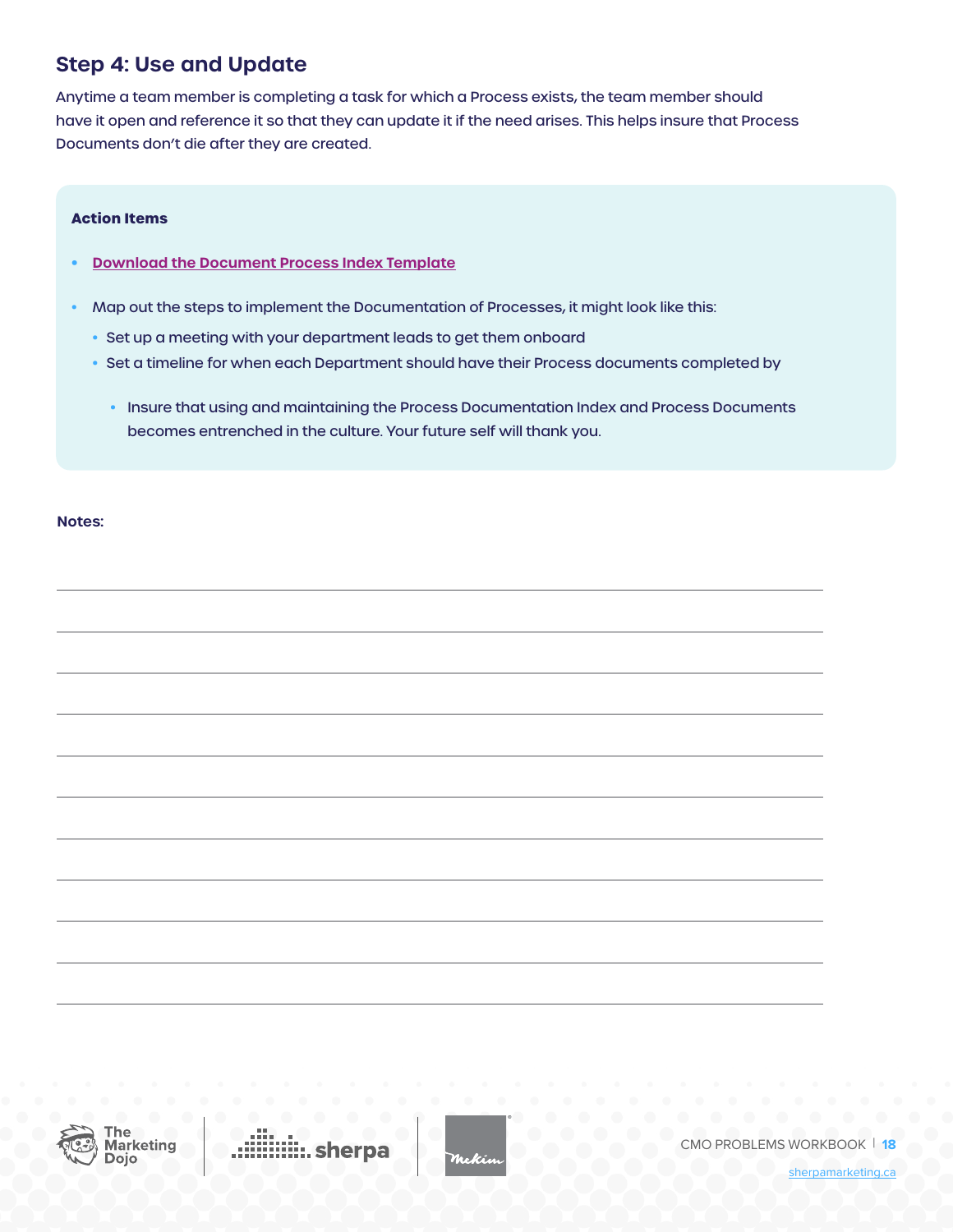## <span id="page-18-0"></span>**You're not building the right reports**

If you're going to write a report about your Marketing Campaign(s) and efforts…. Let's make sure you're creating the right reports!

A marketing report should be built to answer your question in the shortest amount of time possible and provide meaningful insights and recommendations for future actions.

The CEO wants to know if the marketing is actually working.

The CMO/VP of Marketing wants to know which channels and campaigns are working, whether we're on track to hit all our goals and what the plan is to bridge any gaps.

Your "Marketing Manager" needs all the details with the insights and recommendations.

#### **Beacon Metric**

A beacon metric is the #1 objective of your marketing campaign, and it must be something you can measure.

#### **A Beacon Metric can be:**

- Revenue
- **Net New Customers**
- Sales Demo/Meetings Booked
- Leads
- Gross Sales

Now, in order to have the right impact you need to be sending the right types of reports to the different levels in your organization. Your CEO is not necessarily looking for all the microscopic details, so create your reports accordingly. You'll want to create these three levels of reports.



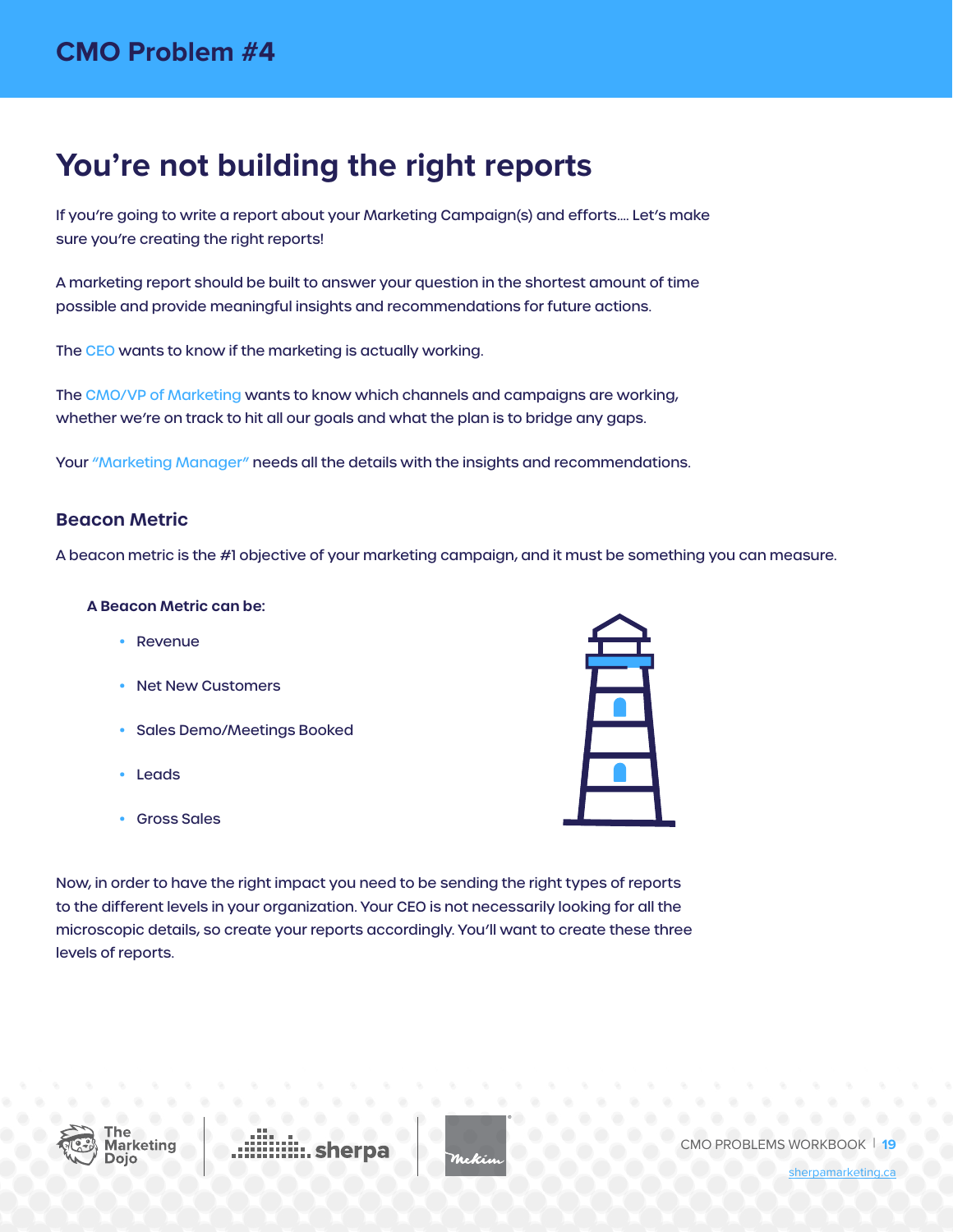### **Level 1: CEO**

Focus on the Beacon Metric – How many new demos did you get this period, is that up or down from last period, how much ROMI did you achieve?

These are the numbers that interest the CEO.

## **Level 2: CMO / VP of Marketing**

In the report to your CMO or VP of Marketing, you'll want to give a little more detail.

You'll want to include:

⊺he

Doio

- Beacon Metric and break it down by channel or campaign
	- Demos per channel
	- Cost per Demo per Channel
	- Compared to Last Year
	- Projected on Return on Marketing Investment
- High level visualization of your funnel



If you don't have all the numbers:



[sherpamarketing.ca](https://www.sherpamarketing.ca/)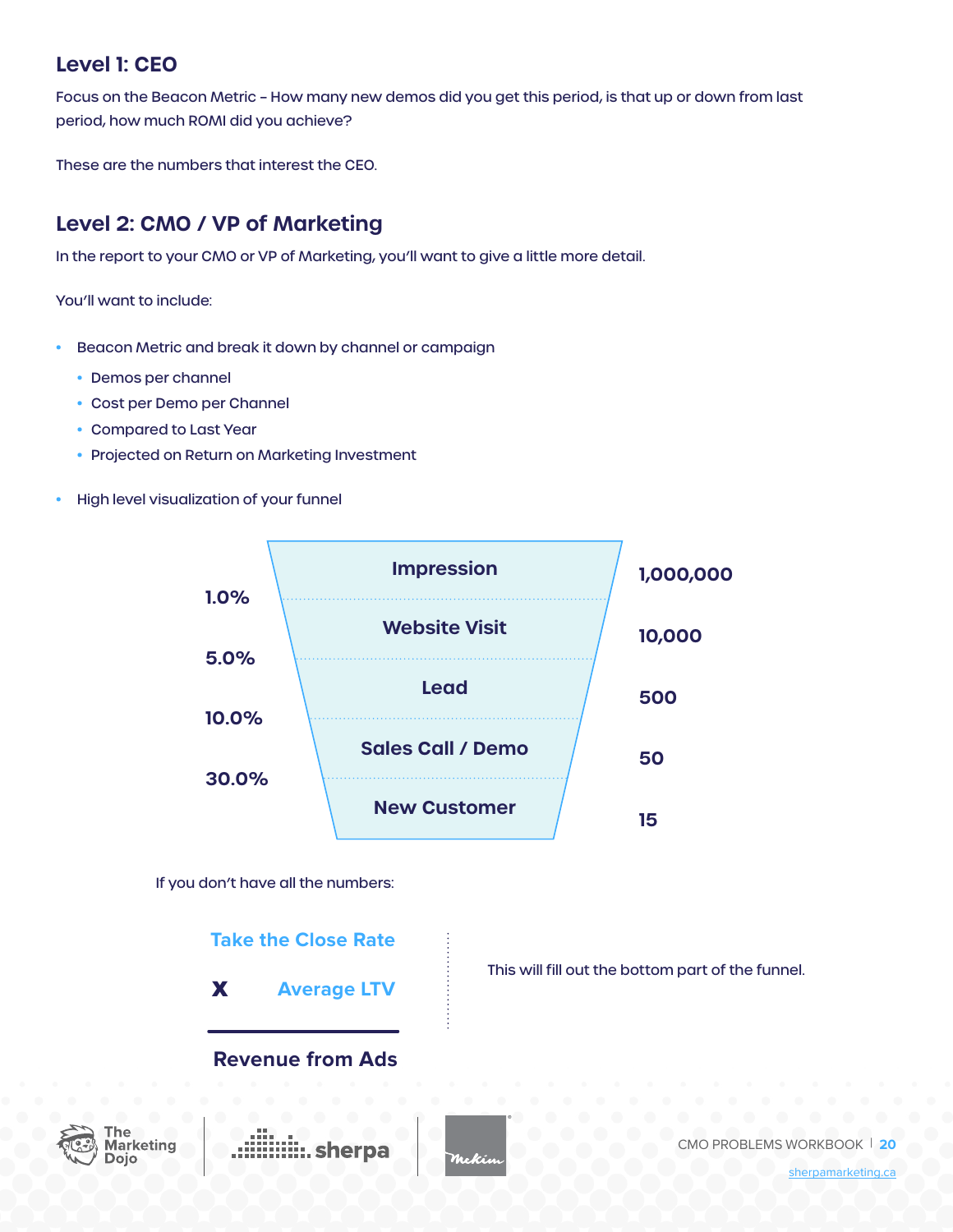### **Level 3: Marketing Manager**

This report should have the most detail.

- Beacon Metric and cover other metrics that may be indicators of your marketing campaigns that are not doing well.
	- Highlight data that should be paid attention to.
	- Expand with specific insights that aren't related to driving the beacon metric but are still important to the business.
		- Best performing ads
		- Highest performing search terms
		- Best performing ad groups
		- Targeting analytics
		- Placement details

| <b>Top Blog Posts</b> | <b>Best Ads</b>  | <b>Search Terms</b> | <b>Landing Pages</b> |
|-----------------------|------------------|---------------------|----------------------|
|                       |                  |                     |                      |
| <b>Best Ad Groups</b> | <b>Targeting</b> | <b>Placement</b>    |                      |



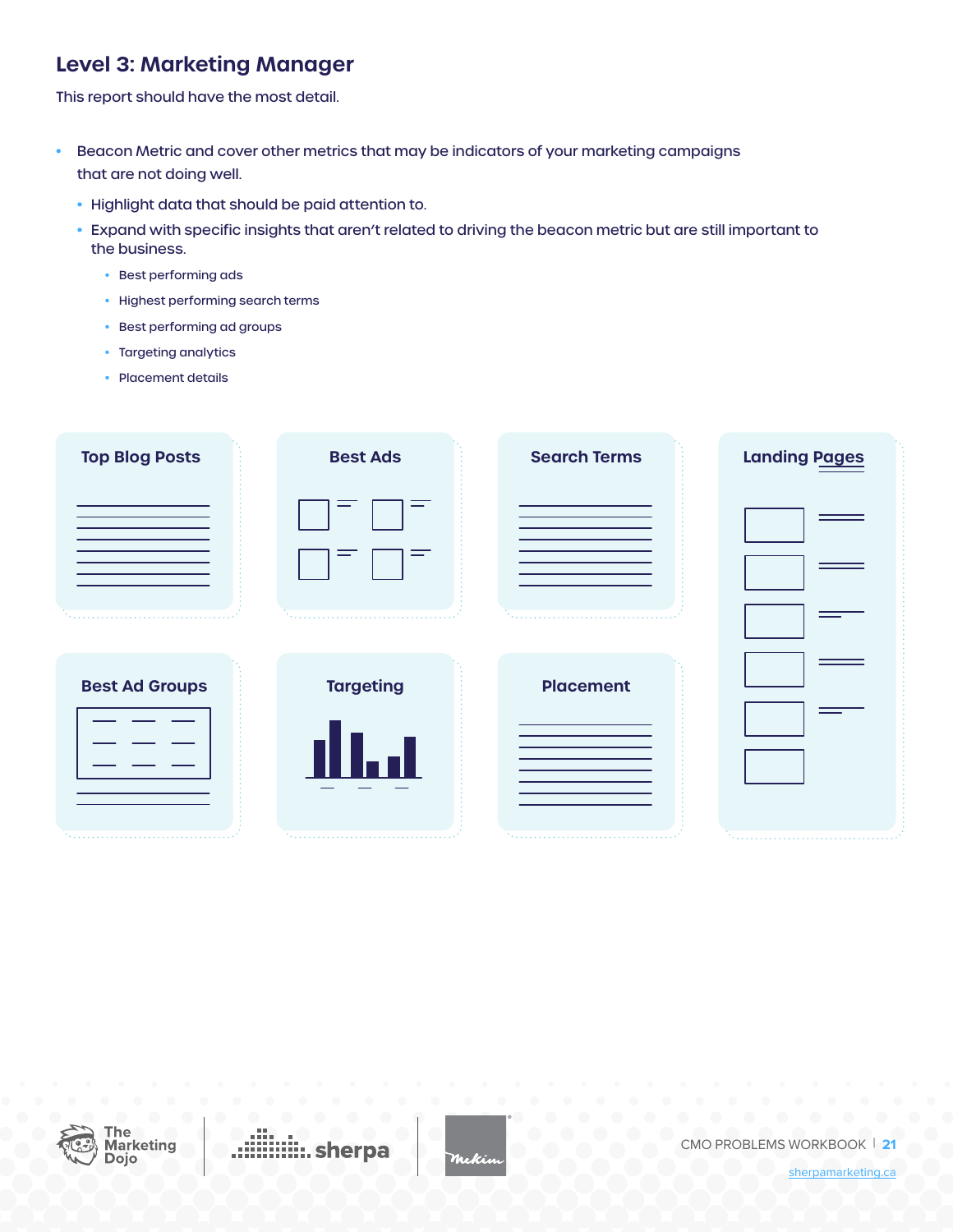#### **Automate the Process**

The next step is to automate the process so that you are saving time every month/quarter.

Automate the Process (and don't forget to create a Process Document for building these reports – See CMO Problem #3)

- Tools
- Integrations
- Dashboards

#### **Action Items**

- Prepare a template and a process for each level of report
- Create a process document and link it to your Process Index
- Automate the process as much as possible to save time

#### **Notes:**



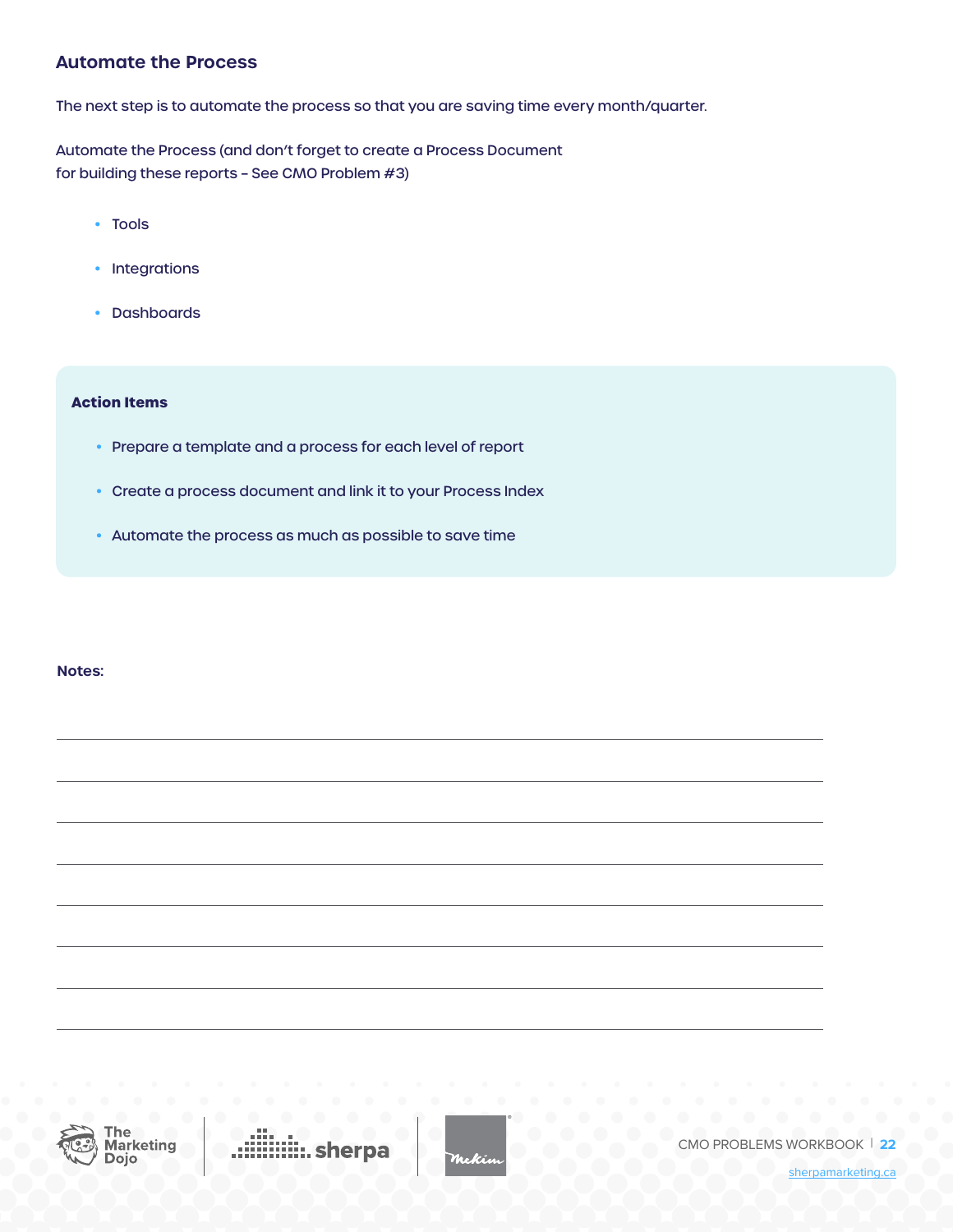

 $\overline{O}$ 

## By this point, you might have ideas, questions, or just want a sounding board and that's FANTASTIC!

 $\circ$ 

A member of my team or I are/am available to hop on a call with you and talk strategy or how to close the gap from where you are now to where you want to be.

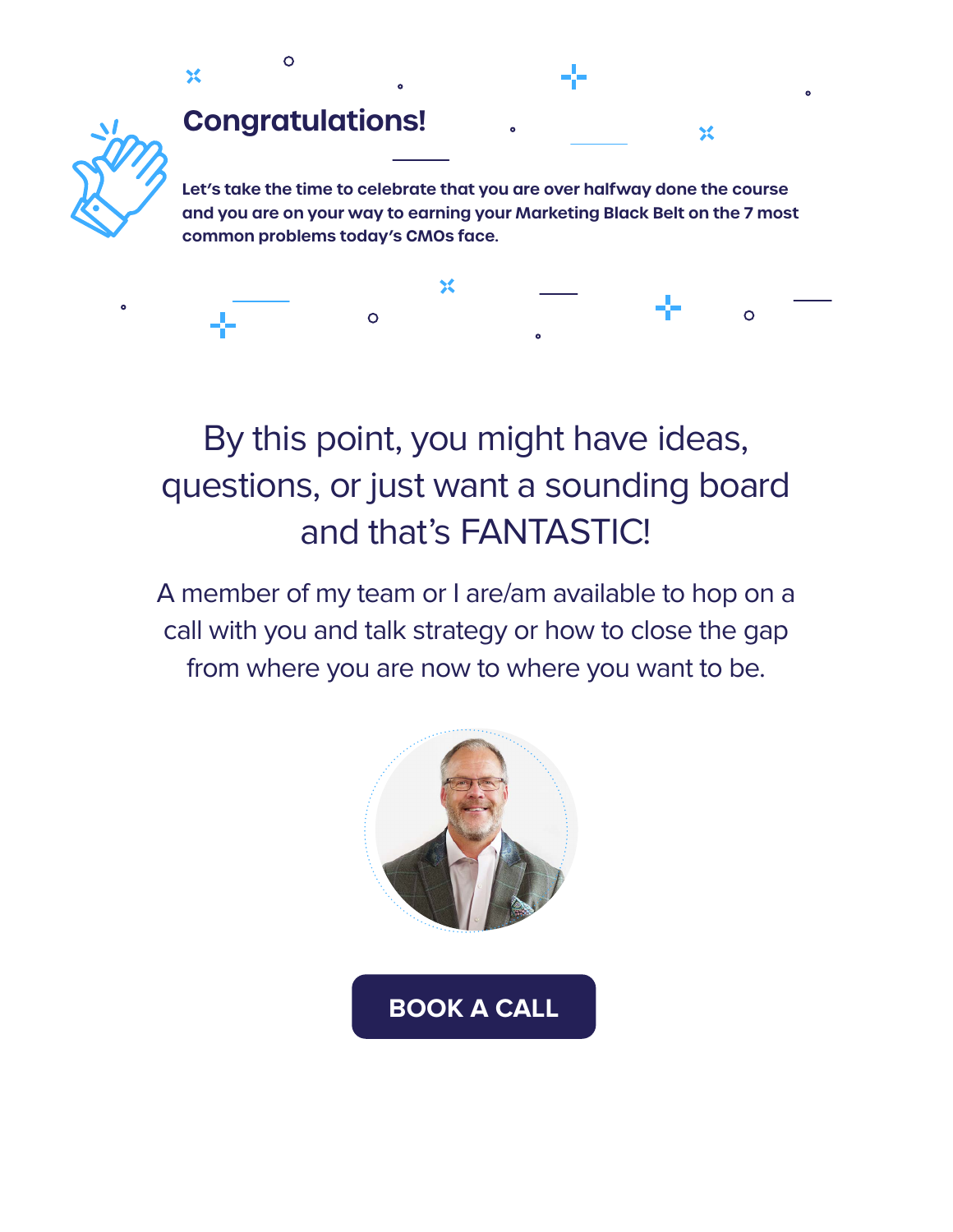## <span id="page-23-0"></span>**Your Content Isn't Good Enough**



**of people use at least one search channel for the expansideration** of the purchase of a good or service [source](https://www.catalystdigital.com/forrester-sem-social-media-marketing-success/))

Everything that you put out to your audience, blog articles, social posts, product guides, annual reports…. It's all content.

The more you meet users in their intent rich moments and the stronger that recognition and recall is, the more likely prospects and customers are to act.

## **Here are our 6 steps to Content Creation:**

### **Step 1: Position yourself – Determine Your Buyer Persona(s)**

In this step, you really want to ask yourself some insightful questions and be brutally honest with yourself on the answers. If you're trying to market to everyone, you're marketing to no one. Have your buyer personas in front of you and ask the following questions:

- Whose attention do I want to get and what do they want to know about?
- What do they care about?
- What can I teach them?

By answering these questions, you'll be able to find overlap in what it is your clients are looking for and what it is you can teach them. Also, by sticking to themes or as we like to call them, Content Pillars, you'll be seen as an authority on a particular topic.

If you haven't already done so, go back to Video CMO Problem #1: **You're not getting enough qualified leads** and go through the exercise of creating your Buyer Personas. You can't skip steps on the way to greatness.



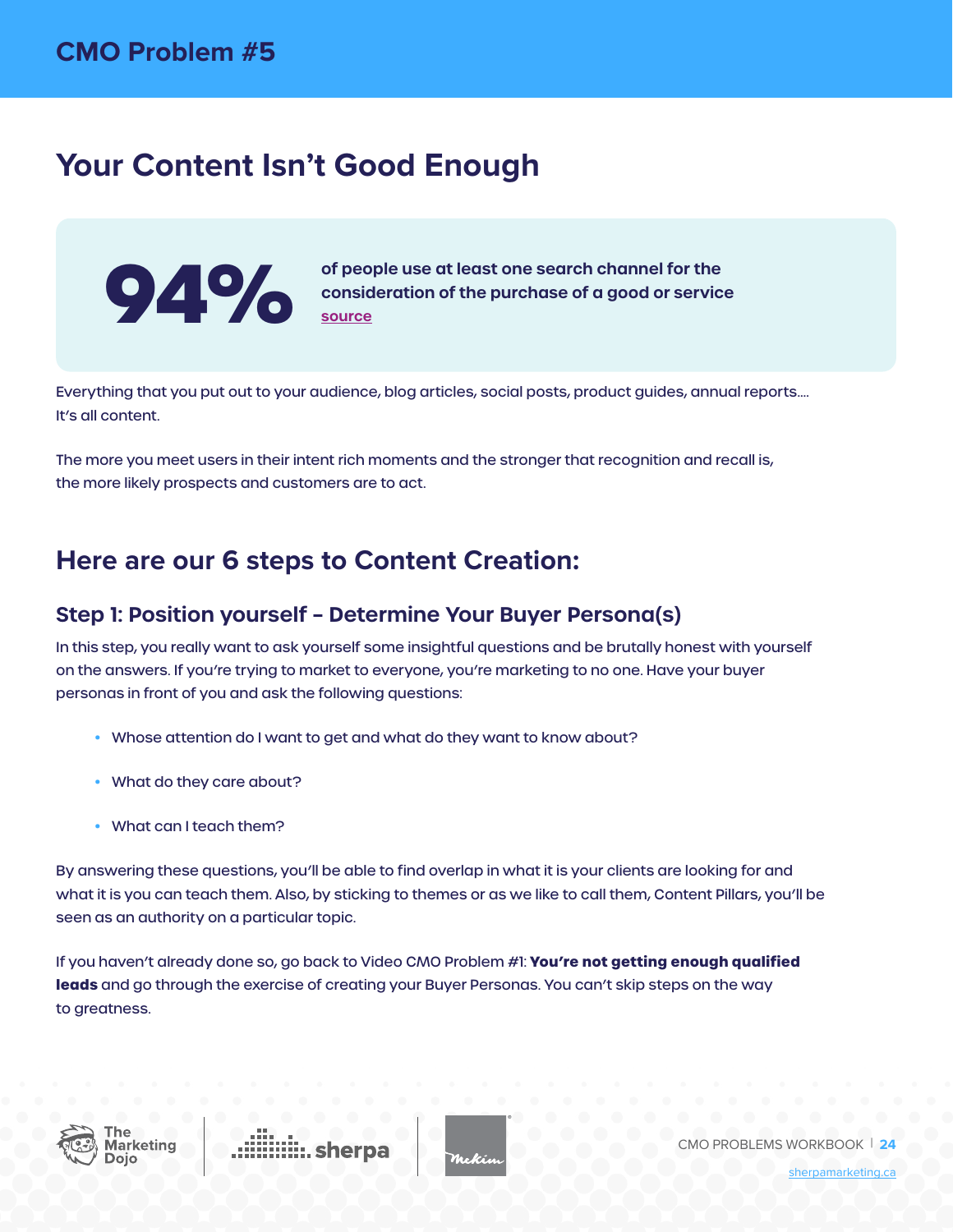## **Step 2: Decide on your Channels**

Based on the information in your Buyer Personas and knowing where and how they consume content; you'll want to pick you social channels accordingly. When you're first starting out, you'll want to stick to doing 2-3 channels and do them really well instead of 5 channels poorly.

From there, you can pick what format you'll want your content to take. Remember that each platform can have multiple ways to deliver content. For example, Instagram has Posts, Stories, Reels, IGTV, Lives and features like Highlights and Guides. Don't try to tackle these all at once when you're just starting out, instead start small and then go up from there.

## **Step 3: Find the Repurposing Formula**

You can repurpose content across many different channels with a few extra steps rather than creating new content. We like working SMARTER not HARDER. We always recommend starting with longer form content such as Video or a Blog post and creating shorter pieces of content from those longer pieces. You should aim to get 4-10 shorter pieces of content from a long form piece of content. The goal is to take the content that you've painstakingly researched and written copy for and adapt it appropriately for the relevant channels.

Shorter pieces of content can take the form of:





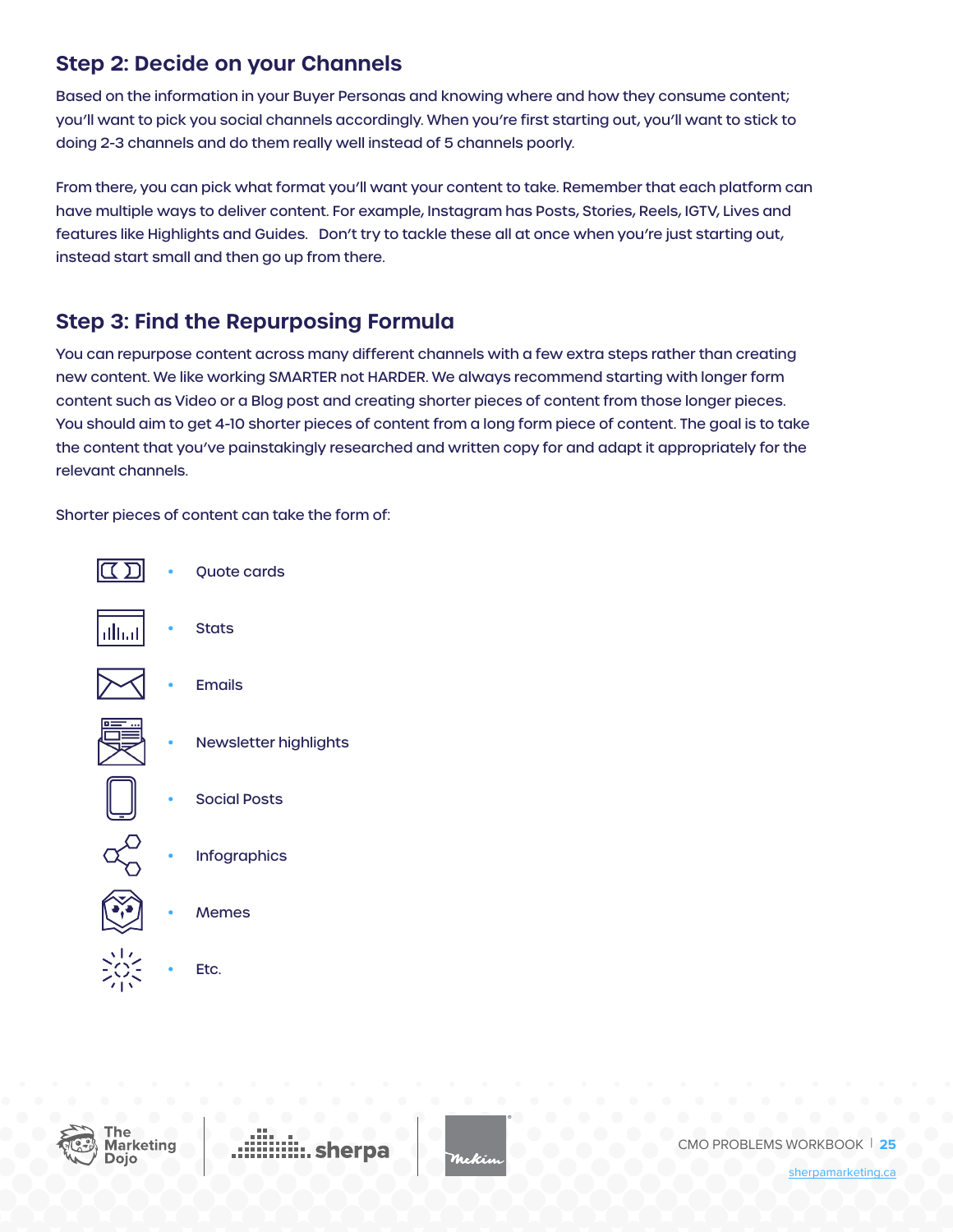## **Step 4: Build a Release Plan**

In this step, you're going to build out the process your team is going to take in order to create consistent content without reinventing the wheel each time or dropping the ball.

You'll want to document the steps your team needs to take to write a long format piece of content and then turn it into the post and images for your selected channels.

You'll want to determine the following roles:

- Writing
- Storyboarding
- Filming
- **Design**
- QA
- Posting

Remember, you want to create a scalable process that doesn't bog your team down, you want it to run like a well-oiled machine!

### **Step 5: Batch**

If you're going to take the time and effort to film someone, have them record 3-4 videos.



Since blog posts and videos are typically going to be your long format posts, why not brainstorm your next 3-4 content piece titles, delegate or outsource the writing so that you can film them all at once OR post them one week after each other to maintain consistency. Then, while those items are being posted, that's your time to come up with more content pieces and repeat the cycle.



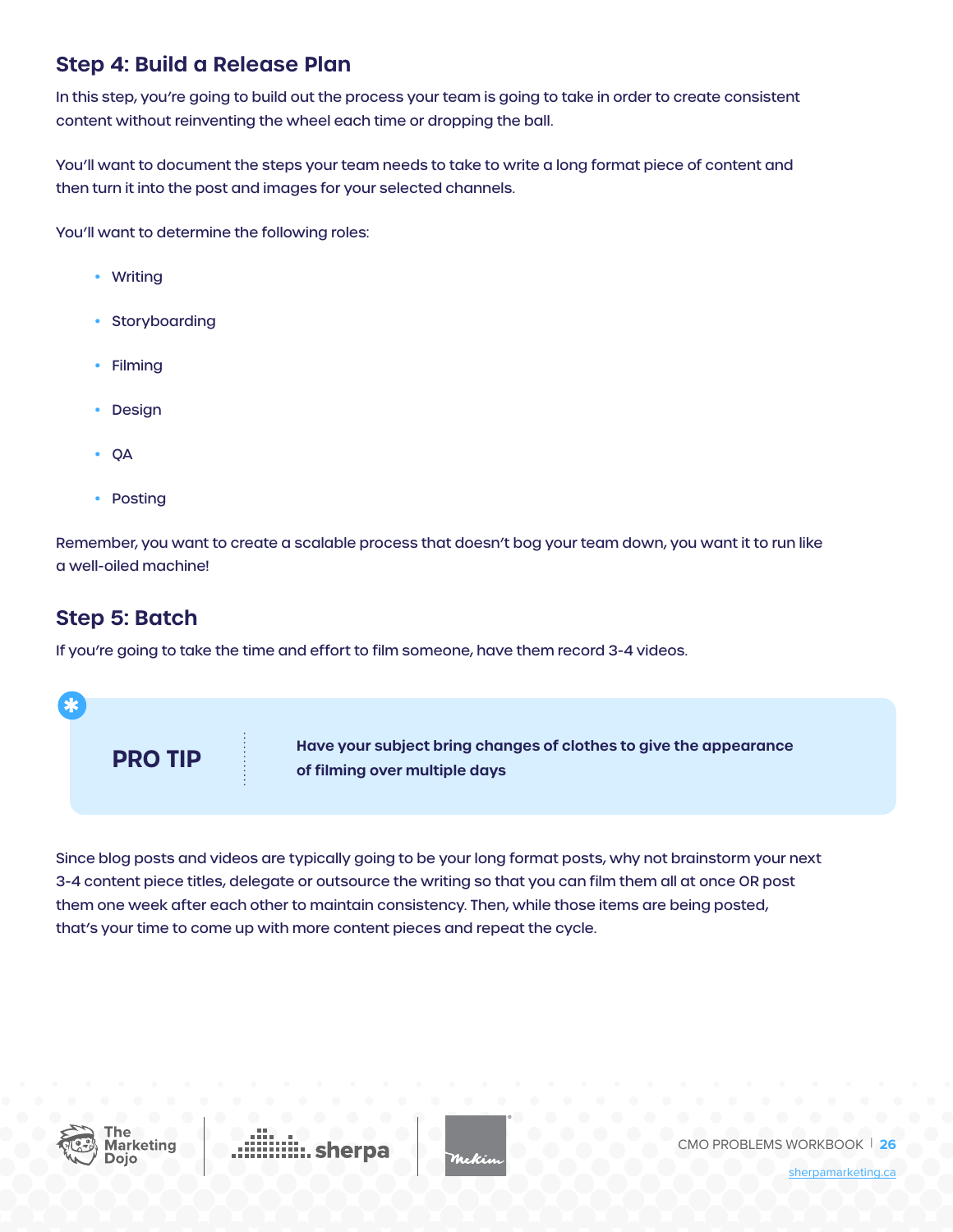## **Step 6: Don't Overthink It**

Don't get bogged down. Keep it simple and direct. Use data to experiment and hone your message. It takes time to build an authentic following and while you might be tempted to copy the competition, we say stick to your strategy and keep producing content based on your Unique Selling Proposition and your Buyer Personas and your people will find you. When in doubt, keep it simple!

#### **Action Items**

- Complete our Content Engine Planner found in the Appendix
- Position yourself
- Decide on your channels
- Develop your re-purposing formula
- Build a release plan
- Batch your content
- Don't overthink it

#### **Notes:**



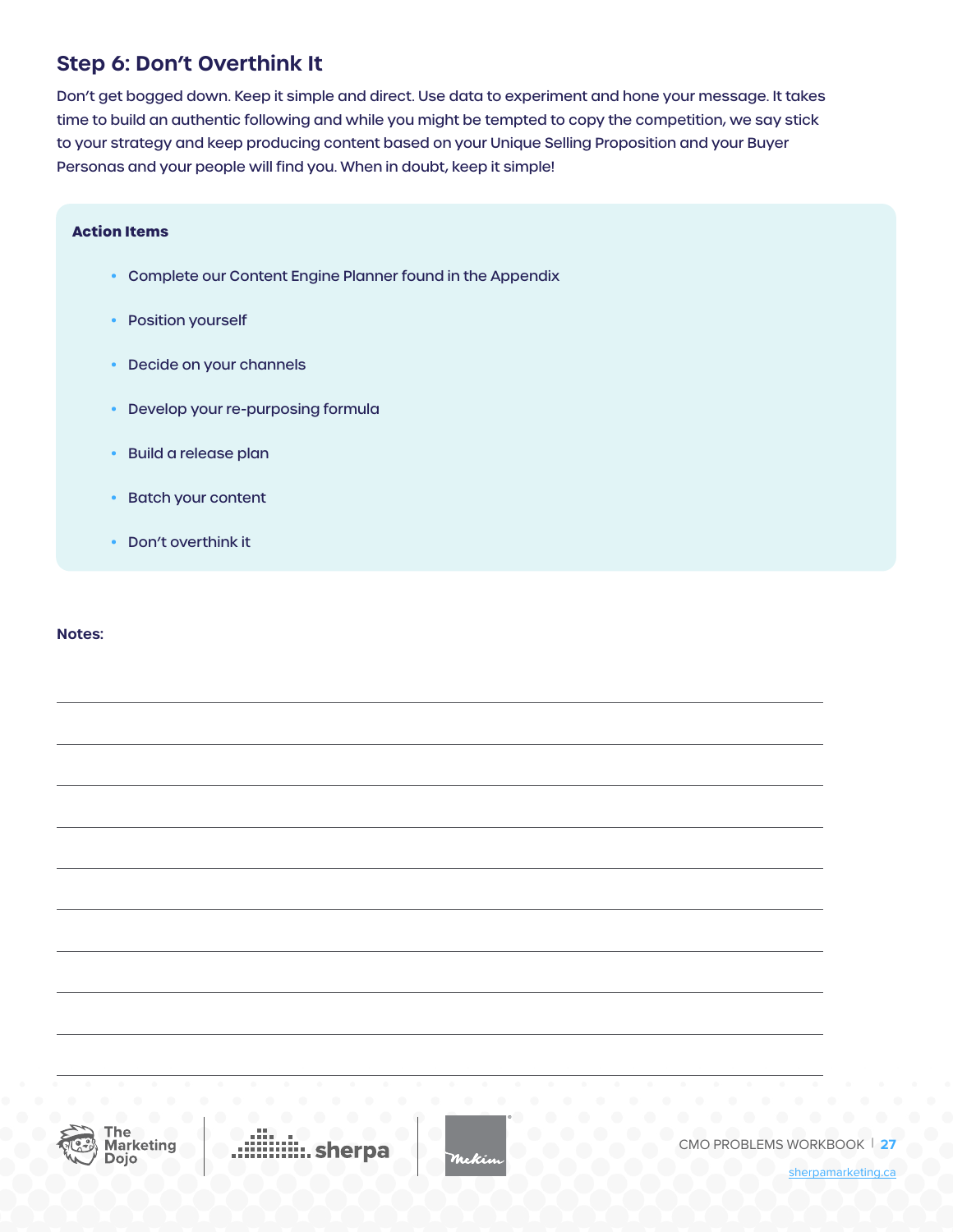## <span id="page-27-0"></span>**Your Website Sucks**

We run into this problem all the time, some companies throw a website together quickly and cheaply just to say that they have one, then when it doesn't convert, they get frustrated not realizing that there are holes and dead ends in their site. Some companies don't even think through what it is they want their site to accomplish and what defines success.

We also see lots of website admins with the good intention of creating and updating content, but they never follow through and their content is stale and old.

We have a solution for these problems, in this lesson, we share our Gravitational Website Formula Model that will help avoid having your website go down the proverbial suck hole.





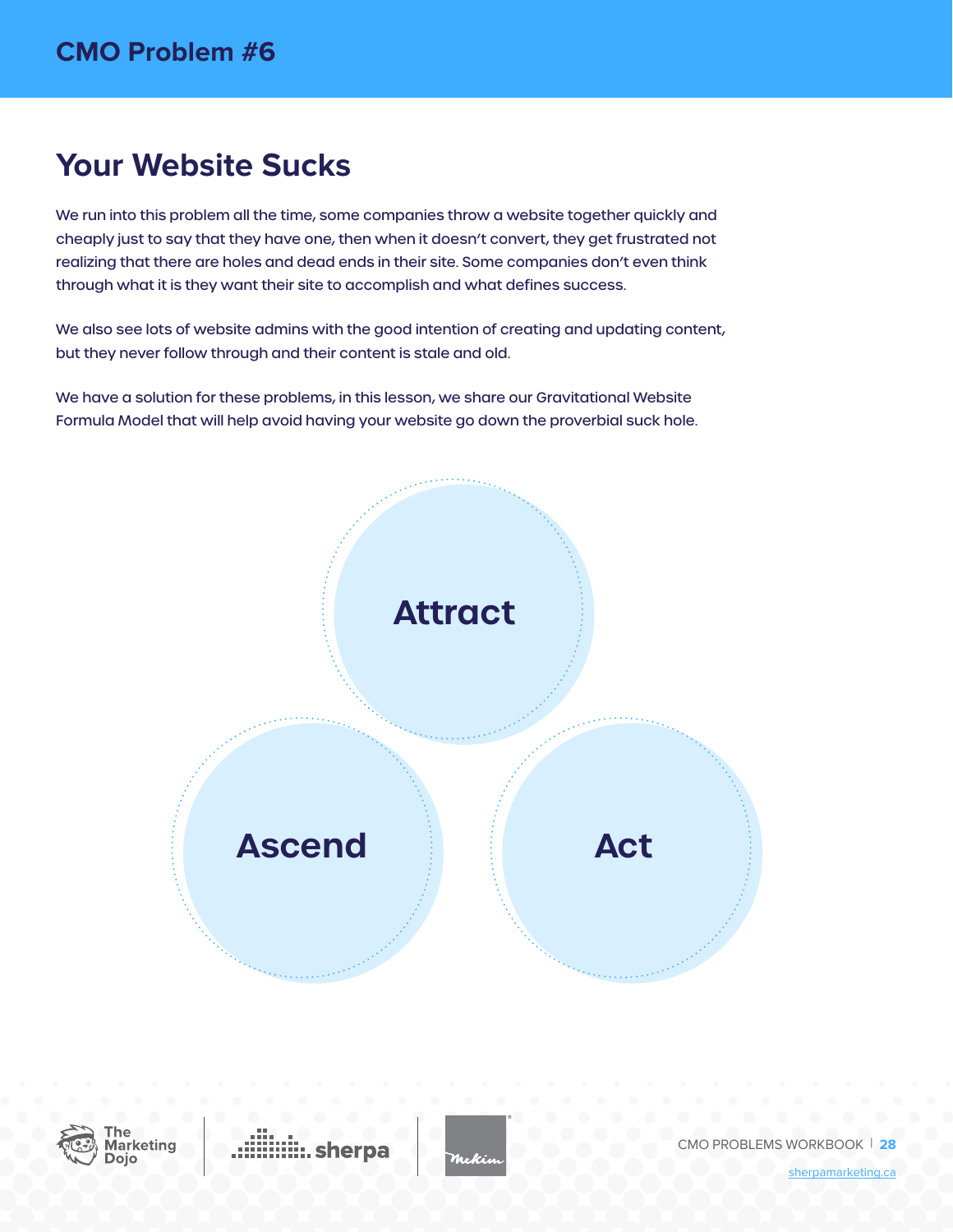### **Attract**

It doesn't matter how great your website is if people aren't finding you online.

To attract the right people to your site you need the following two things:

#### **Visibility**

There are people out there looking for what you offer, but if you're not visible, nothing else matters. Also, you want to make sure that you're being found for what you want to be found FOR. Appearing in search engine results is a big factor for visibility, and we should add, if you're not on the first page, you're not being found.

In order to rank high on the search engine results page, you want to ensure that you site is indexed correctly, you need the right site structure and content on your site.

**Structure**: is about setting up your website so that it is search engine friendly.

- Page title
- **Header tags**
- **Meta descriptions**
- Image sizes



#### **[SEO 101: BAM presentation](https://youtu.be/OhO7ArkW0hk)**

We have a video with SEO Tips and Tricks that you can implement to help you optimize your site.

**Content:** Think of the search terms that your customers are using and making sure that your site's content revolves around those keywords. Make sure to use Longtail keywords, using a minimum of 4-5 words. Jot down some search terms that your customers use.



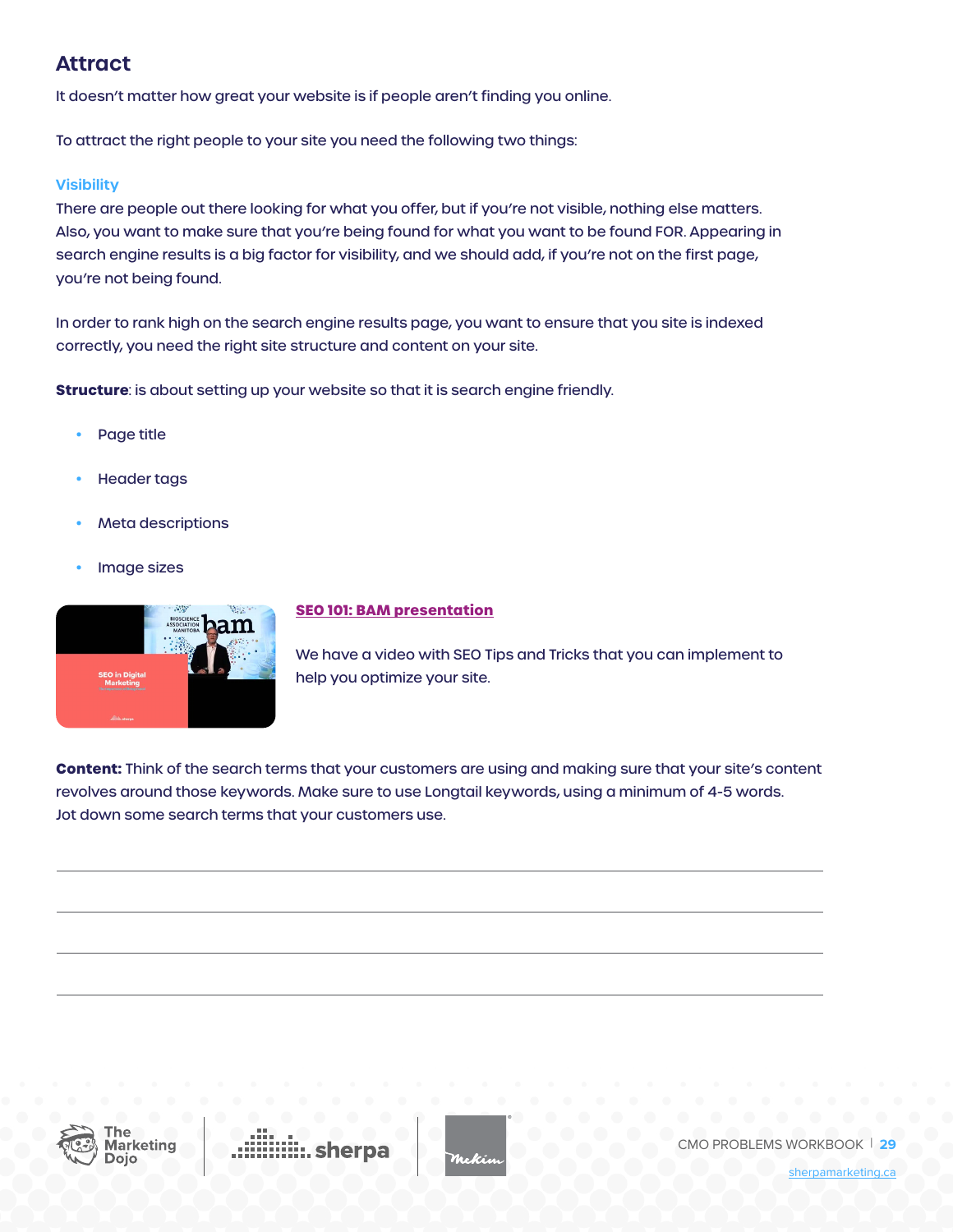## **PRO TIP**

**Google Search Console is a free service offered by Google that helps you monitor, maintain and troubleshoot your site's presence in Google Search Results.**

#### **Convert**

**\***

To compel people to click and go to your site you want to write for organic search and great copy for your ads. You also want to be creating gravitational content, meaning content that provides value to the reader, this could be in the form of tools, offers, resources, advice etc.

#### **Act**

For each target subset you need to determine exactly what action you want them to take:

- Call your team
- Schedule an appointment
- Book a demo
- Subscribe to your newsletter
- Sign Up
- Buy/Try



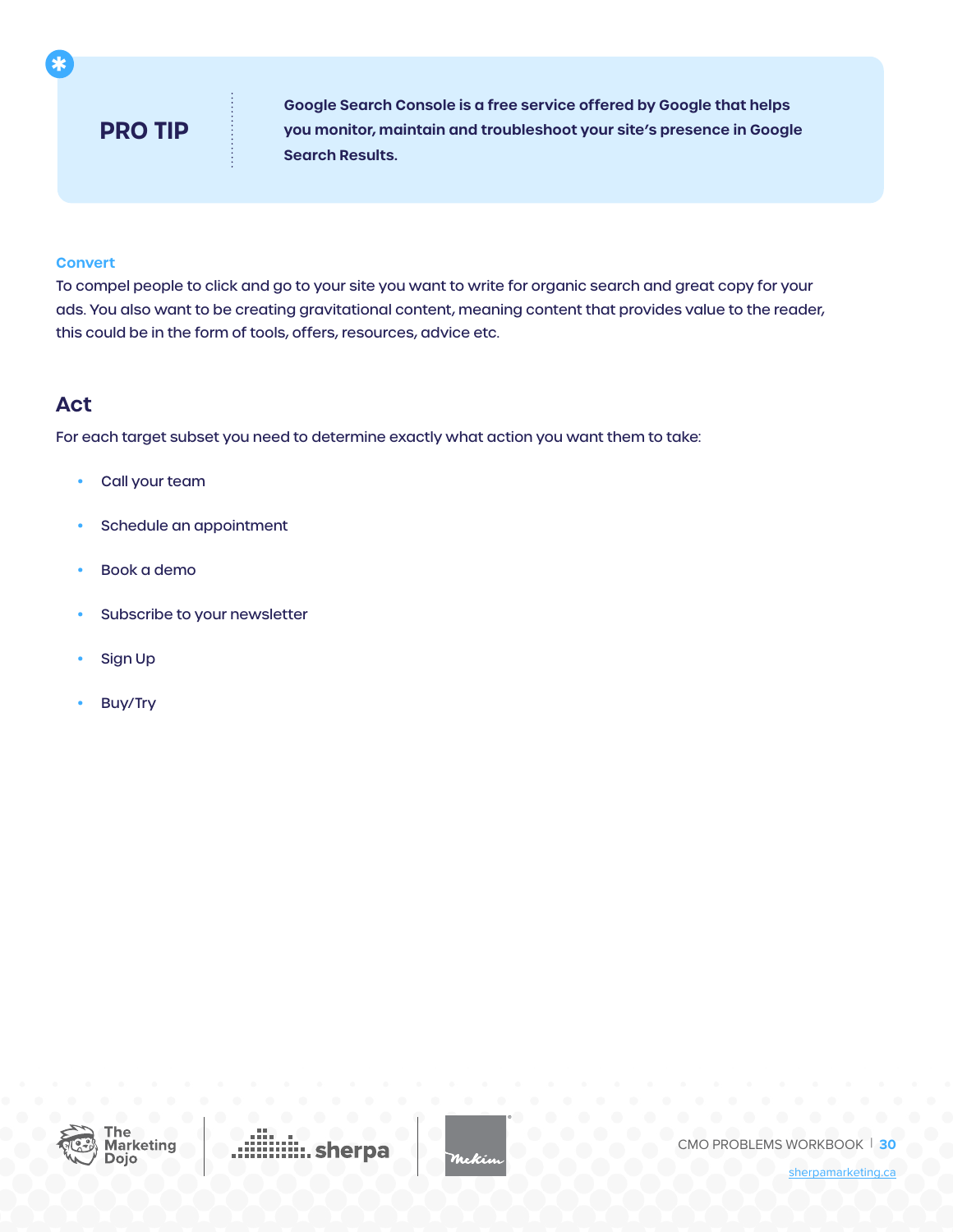## **PRO TIP**

**\***

**Take the little extra time to create 2 creative assets and copy variations in order to do some A/B testing. Remember that you only want to have one element be different from one version to the next when testing.**

1. Compelling CTAs: the copy around the thing you want them to click. Evaluate your CTAs, do they:

- Start with an action verb
- **Evoke emotion**
- Create FOMO (Fear of missing out)
- Are they time sensitive
- Provide reason to take action
- Connect to their pain

2. High value offers: This goes hand in hand with your CTA. You want to create a sense of:

- Exclusivity
- Urgency
- A great deal that they can't pass up.

**For example: Instead of "Subscribe" think "Get Free Lifetime Access Limited to First 500 that Sign Up!"**



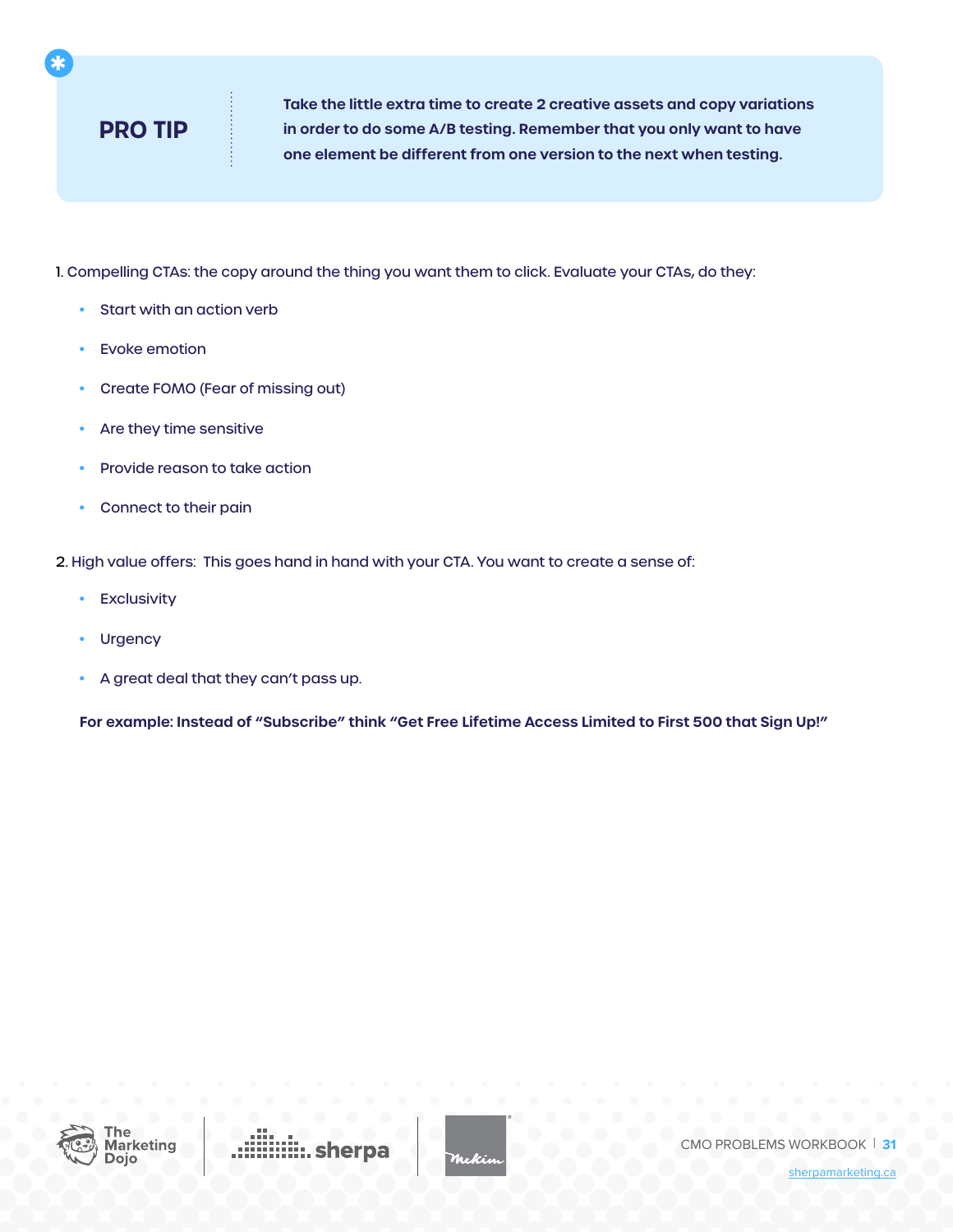### **Ascend**

Ascend is all about creating the user experience that is required to ascend your audience to the point in the buying cycle where they're ready to act.

There are 3 elements that you need to focus on:

1. Speed

a. Your website needs to be fast. The faster your site loads, the better you'll rank in Google search results.

#### 2. Flow

- a. Do the 9 second test with someone who doesn't know your site or business
- b. Check out your site's analytics to know your bounce rate, this will help you understand if there is something missing in your customer experience.
- c. Use heat mapping software to see where people are clicking and how far down they are scrolling on your site.
- d. Use sessions recording software to see how people are using your site. We like to use Crazy Egg software.

#### 3. Seduce

- a. Make sure to speak your customer's language
- b. Make your content irresistible



**This framework should help you understand what you really want a website to do and HOW to achieve that.** 



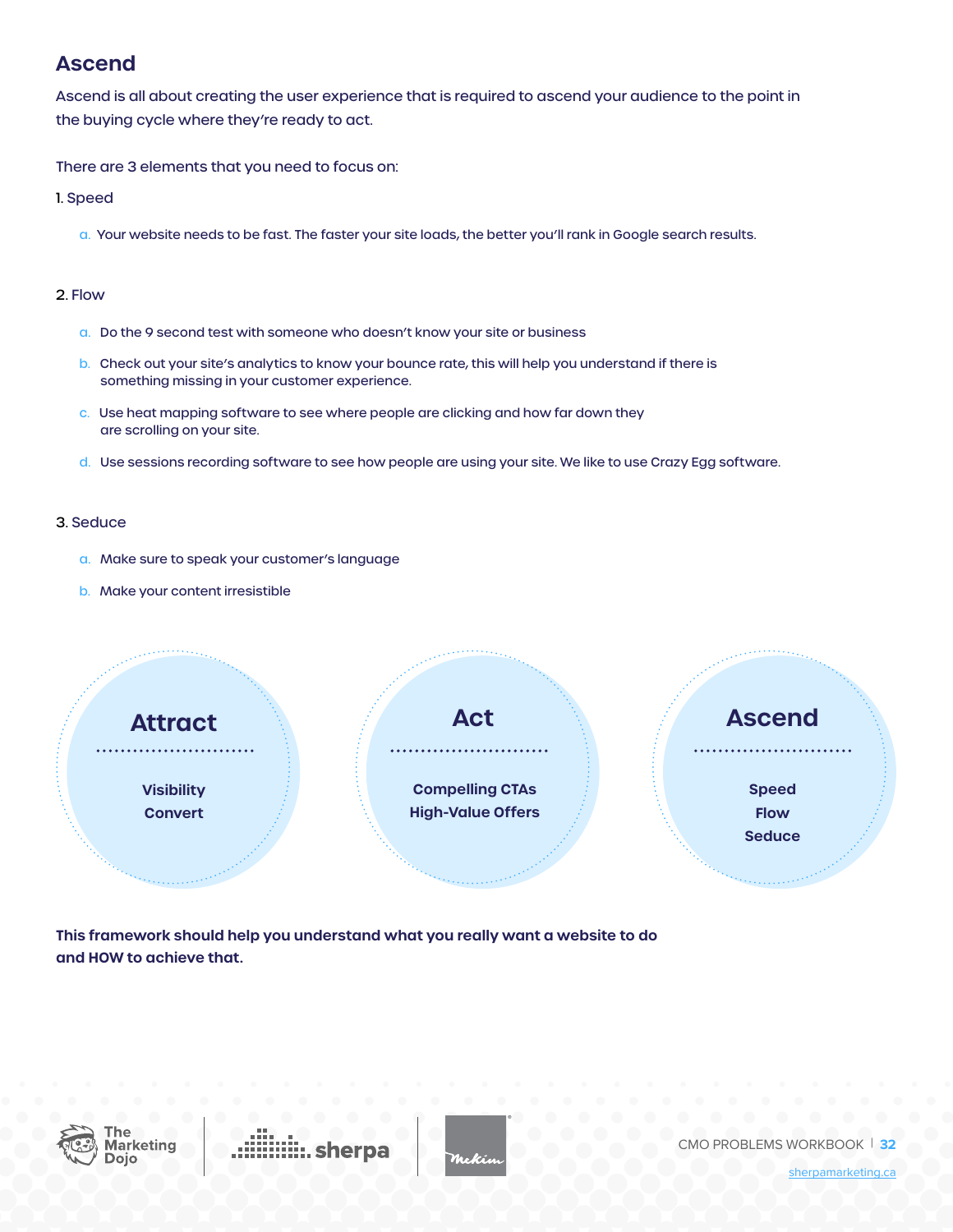#### **Action Items**

#### **Attract**

- Run an SEO audit of your site to ensure that it is optimized. Assign your development team any fixes and changes that need to happen. Think site structure and indexing, meta descriptions and image sizes.
- Go to Google search console and conduct a search on your website(s).

#### **Act**

- Write down all your customer subsets and beside each one write what action you want them to take after they have visited your website.
- Test and measure your CTA and offers.

#### **Ascend**

- Review your content:
	- Create new content if there are any gaps in your Inbound efforts. Think of blog posts, resources, tools.
	- Modify content to speak to your customers in their language.
- Review the page load speed
- Perform the 9 second test with someone who doesn't know your website and ask them who you help and how you help them.
- Use analytic tools to see bounce rates and see where the user experience could be improved
- Use heat mapping software to help you see where people are clicking and how far down they are scrolling.
- Use sessions recording software to watch recordings on how people use your site.



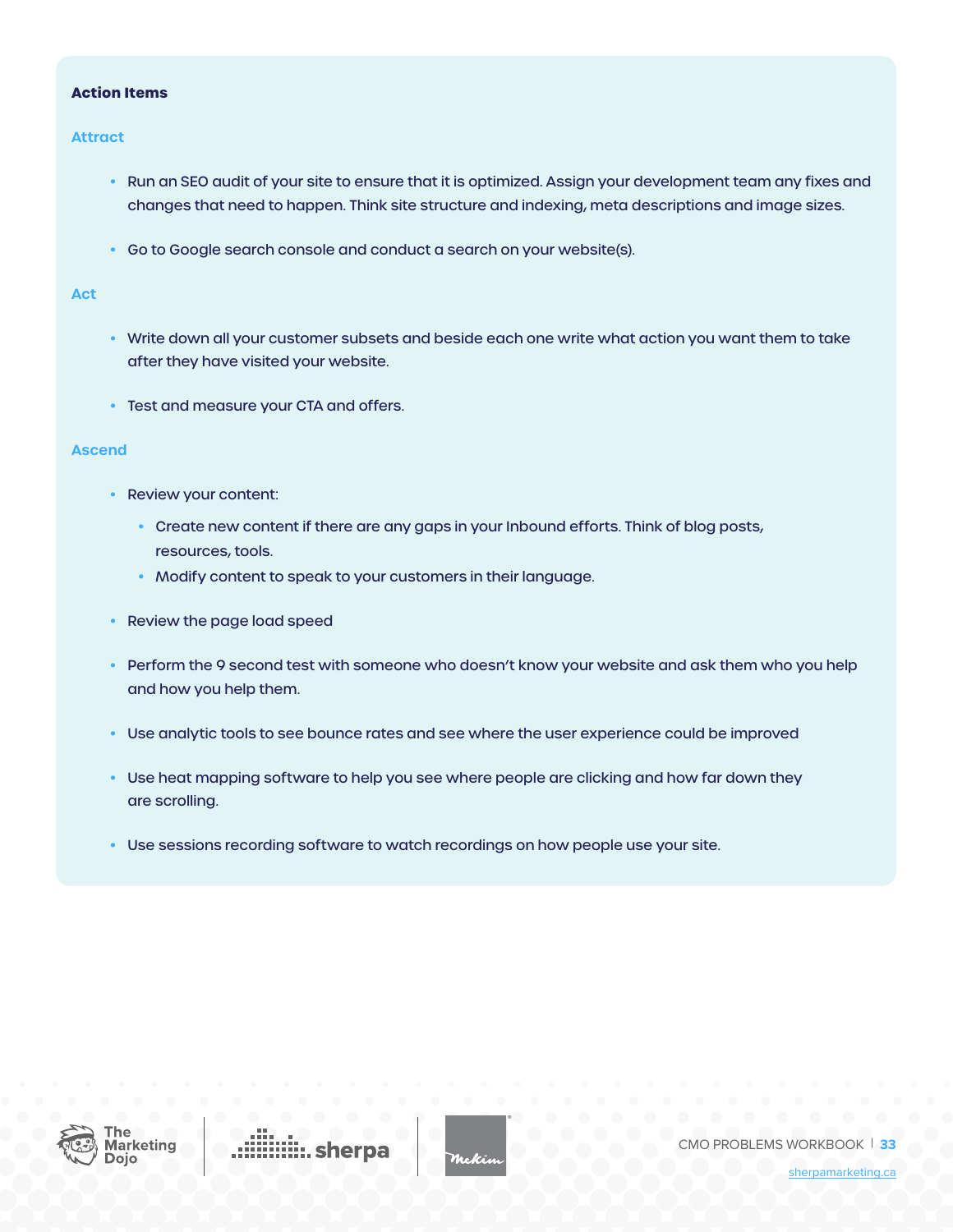| ×<br>v.<br>۰.<br>٧<br>٧<br>۰, |
|-------------------------------|
|-------------------------------|



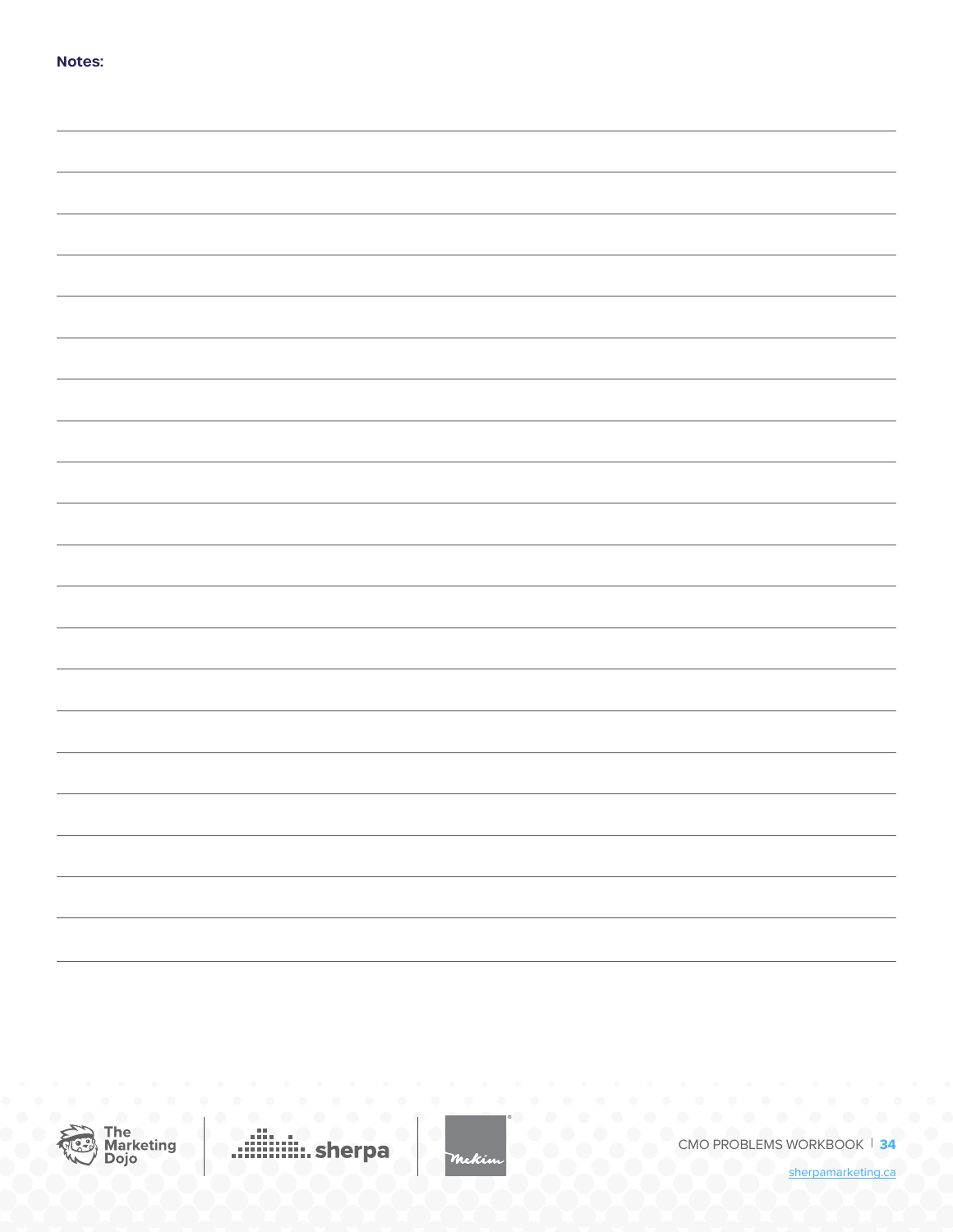## <span id="page-34-0"></span>**You Don't Have A Marketing Strategy**

Don't leave the success of your business to chance with disconnected tactics. You want to put in the work to create a proper marketing strategy to then get the results that will have a significant impact on your business.

A strong marketing strategy requires:

- Work
- Creativity
- **Resources**

#### **What is a Marketing Strategy?**

A marketing strategy refers to a business's overall game plan for reaching prospective consumers and turning them into customers of their products or services. A marketing strategy contains the company's value proposition, key brand messaging, data on target customer demographics, and other high-level elements.

#### **[Source](http://investopedia.com/terms/m/marketing-strategy.asp)**

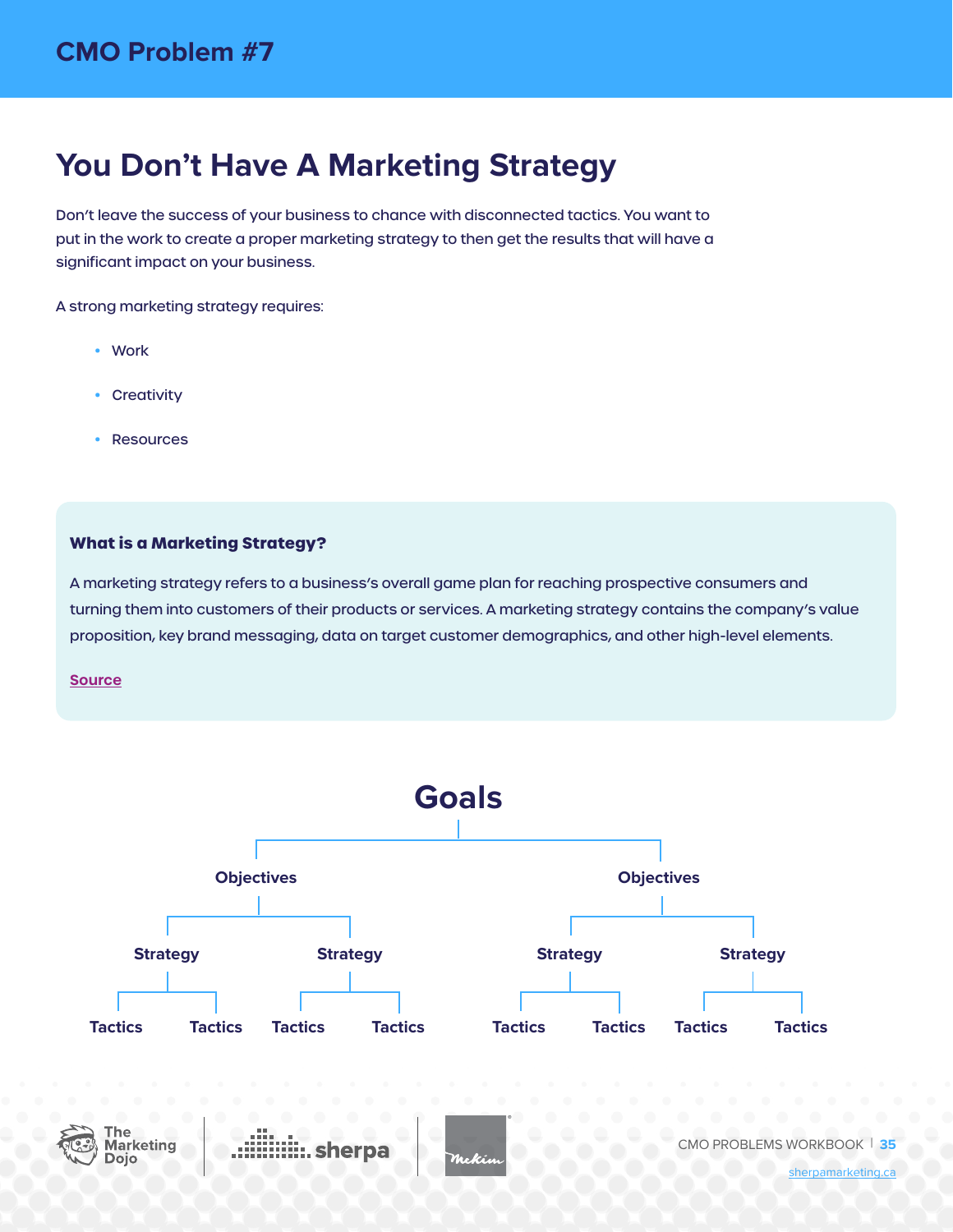## **Step 1: Goals & Objectives**

The first step to build an effective strategy is to have clearly defined goals and objectives, this gives your strategy direction and purpose. Here are our steps to creating a robust marketing strategy.

A **Goal** refers to the overarching business goal you are trying to achieve.

Ex: Increase sales by \$400K in 6 months

**Objectives** refers to the components driving or enabling that goal.

Ex: 100 Sales Demos and Increase Average LTV by 20%

What is your number one **goal** this quarter?

#### Write down at least 3 objectives that would support that goal

| . |  |
|---|--|
|   |  |
| 3 |  |

**Example**

Dojo

## **Increase Revenue By 20%**

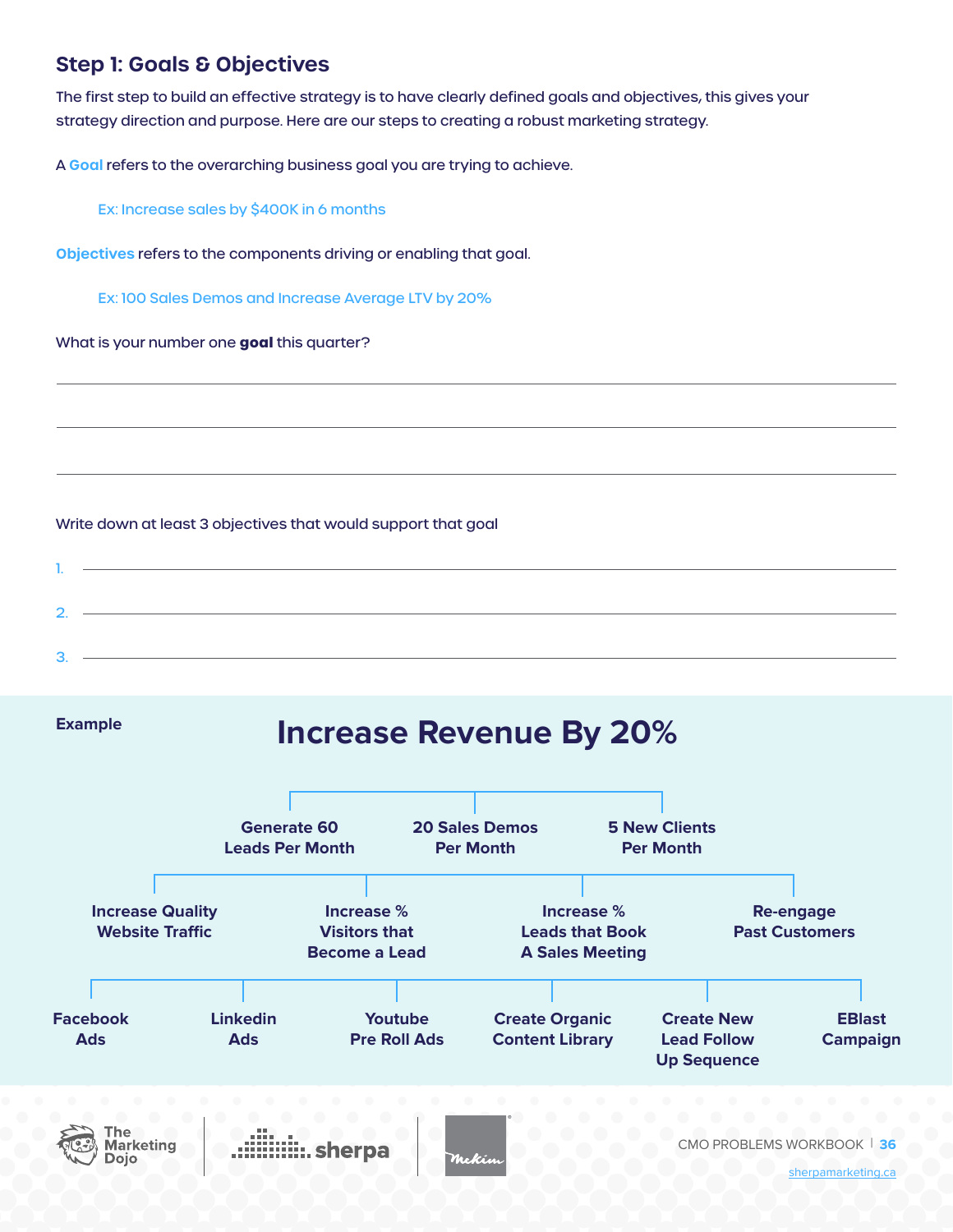## **Step 2: Strategy and Tactics**

Once you define your strategy, the "What to do", then you can move into tactics, the "How to do"



**The BIG IDEA – what you do, levers off your unique selling proposition Strategy Tactic**

**How you deliver your strategy**

To build a **strategy,** start by thinking through what things need to be true in order to hit your objectives.

In our example, to get 60 leads per month, we will have to engage with new potential customers and drive them to the website.

We know that, of all website visitors the percent that will fill out a quote request is 0.1%. We know if we work on the website experience, we can get this number up and that will make a massive difference in the number of leads we get.

**So the strategy = Increase the percentage of website visitors that become a lead.**

Continue to think through all the things you need to do in order to hit your objectives, don't worry about how you're doing it just yet. Then let your strategy guide your tactics.

**Brainstorm some strategies** that align with your objectives.



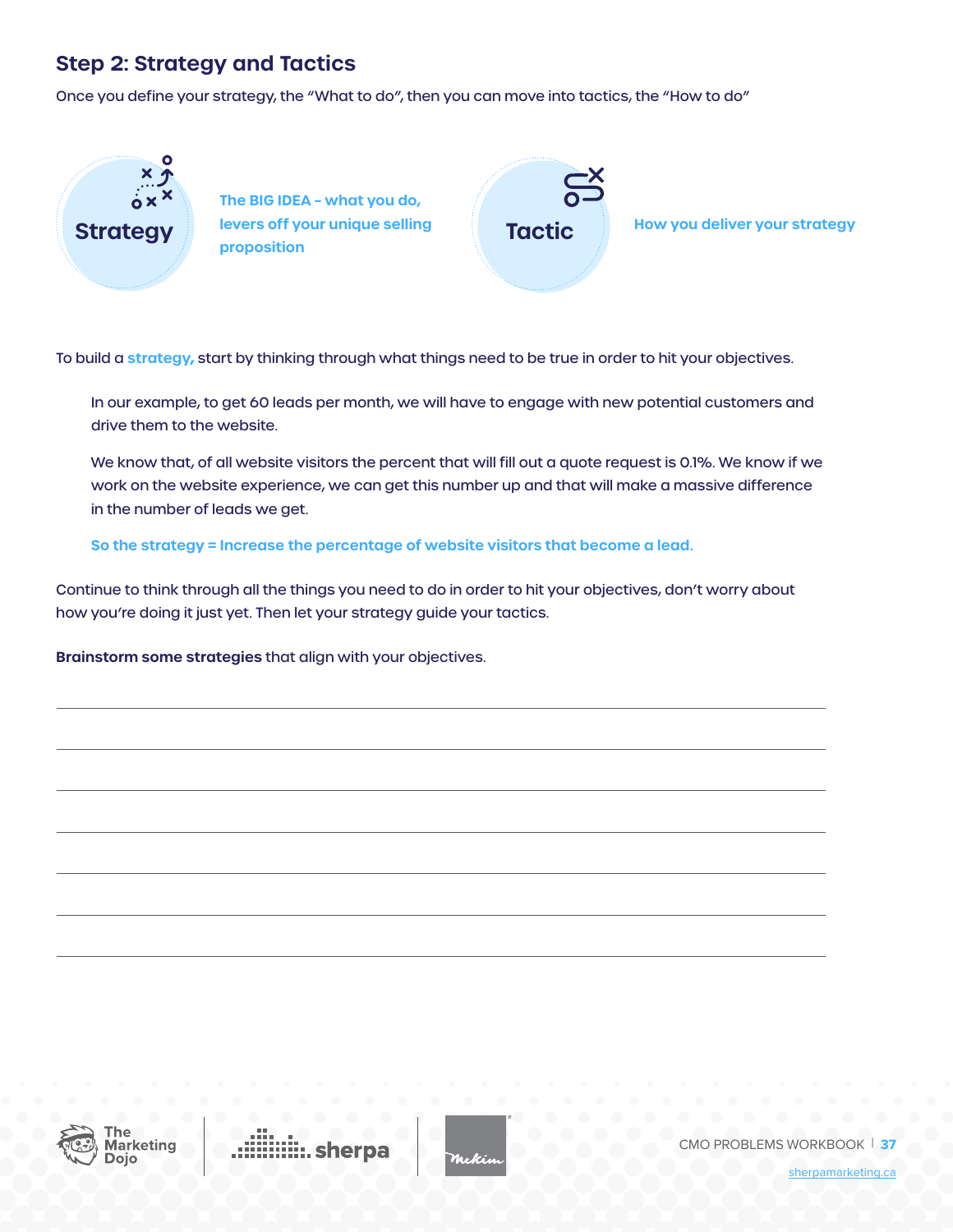Now it's time for **tactics**, using your strategy as a guide, take the time to brainstorm tactics that align with your strategy.

Here are some examples of tactics.

- Send an eblast to our existing customer base
- Run paid ads on XX social channel(s)
- Work on your organic content

Brainstorm some tactics that align with your strategies, this gives direction to your tactics and makes sure that you're not missing anything.



### **Truth bomb:**

If you're going straight from Goals to Tactics you could be leaving out entire aspects of your business that you could easily change to have a positive impact.





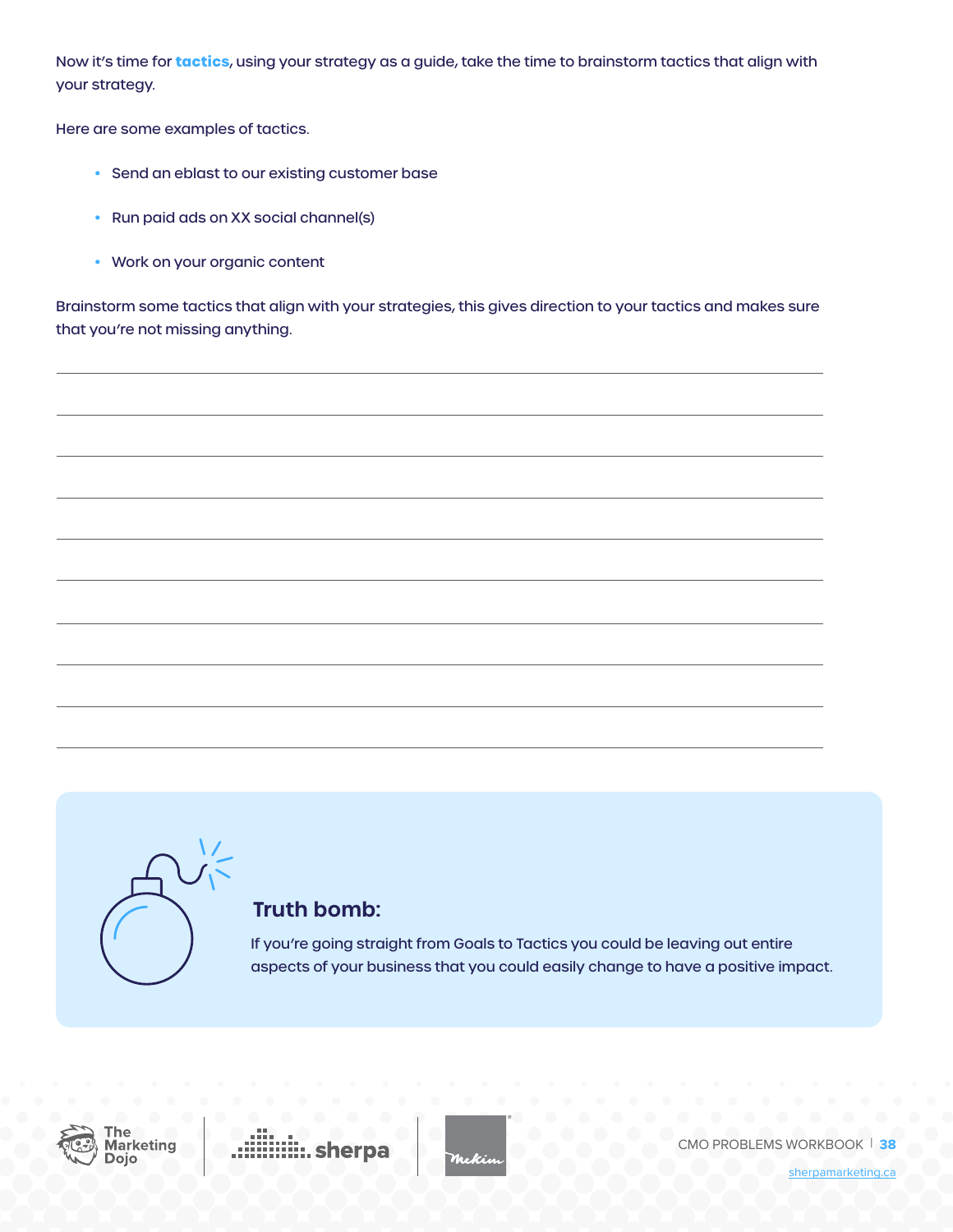# **Strategy is HARD**

Correctly deciding on and prioritizing which strategies you pursue is neither intuitive nor obvious.

Remember, even if tactics are executed well, if you didn't build a tight strategy or left out a key piece, you are definitely leaving something on the table.

#### **Action Items**

• Go through step by step to establish your Goals and objectives, then develop your strategies followed by your tactics. Get your team involved. It will not just take an hour, you'll have to evaluate many aspects an take the time to brainstorm.

You got this!

**Notes:** 



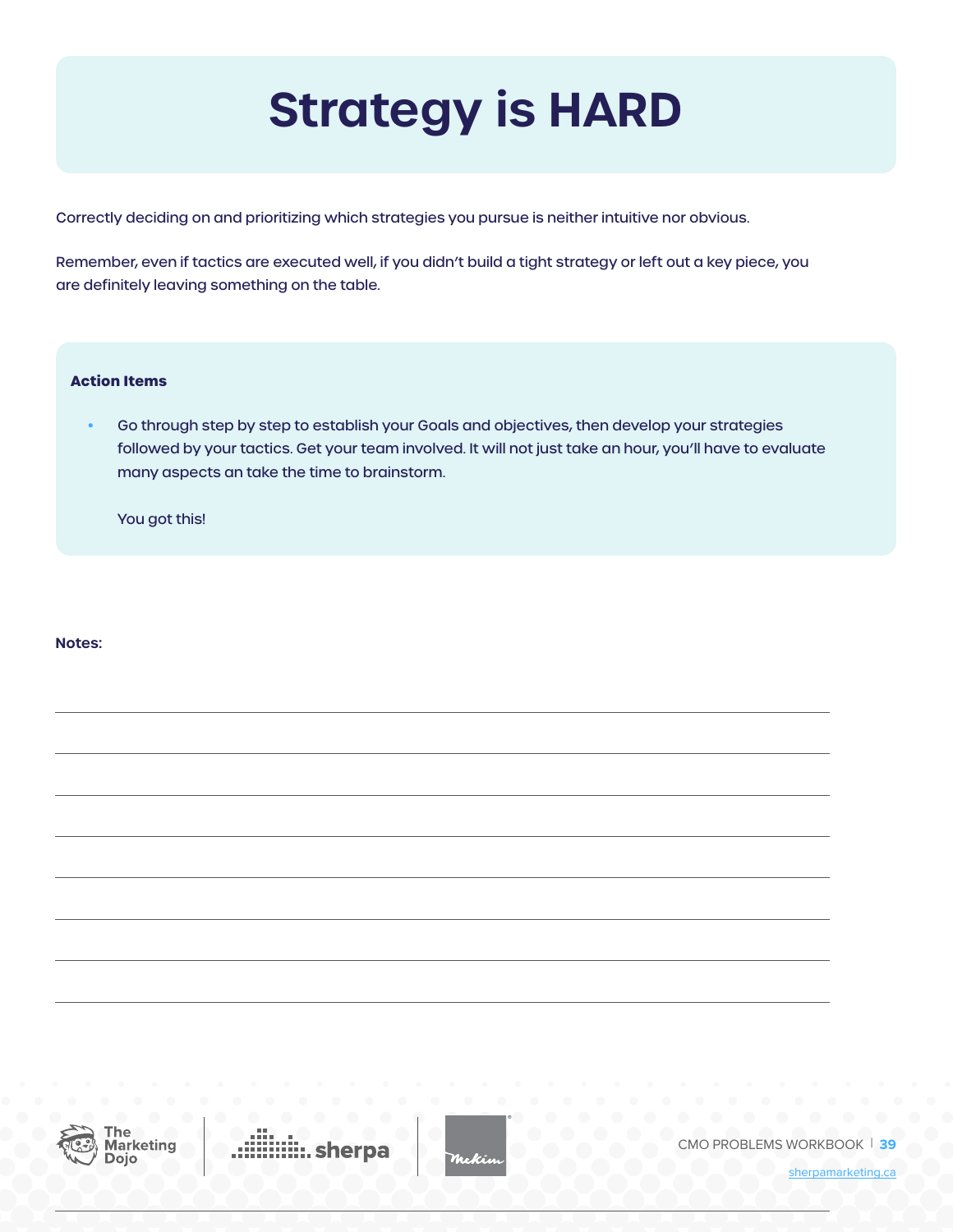## Congratulations on earning your Black Belt for the 7 most common problems CMOs face today.



Did you know that only 3 to 12% of people complete any online course they start, that means that you just went further than 90% of the people that signed up for this training. If that isn't worth celebrating, we don't know what is.

If you've reached this point, it tells us that you are invested in your growth as a marketer and want to see your organization thrive. Book a free strategy session with us now while the momentum is pumping.

**[Let's talk strategy](http://sherpamarketing.ca/strategy-session)**

## **Marty Fisher Founder of Sherpa Marketing**<br>and Creator of The Marketing

and Creator of The Marketing Dojo.



## **Want More?**

#### **[Take our 10 CMO Rules course](https://www.sherpamarketing.ca/dojo/the-rules)**

In this series you'll go through the top 10 Rules every CMO should follow, such as how to WOW your customers, designing the perfect funnel, using automation, dominating your niche and more.







CMO PROBLEMS WORKBOOK | **40**

[sherpamarketing.ca](https://www.sherpamarketing.ca/)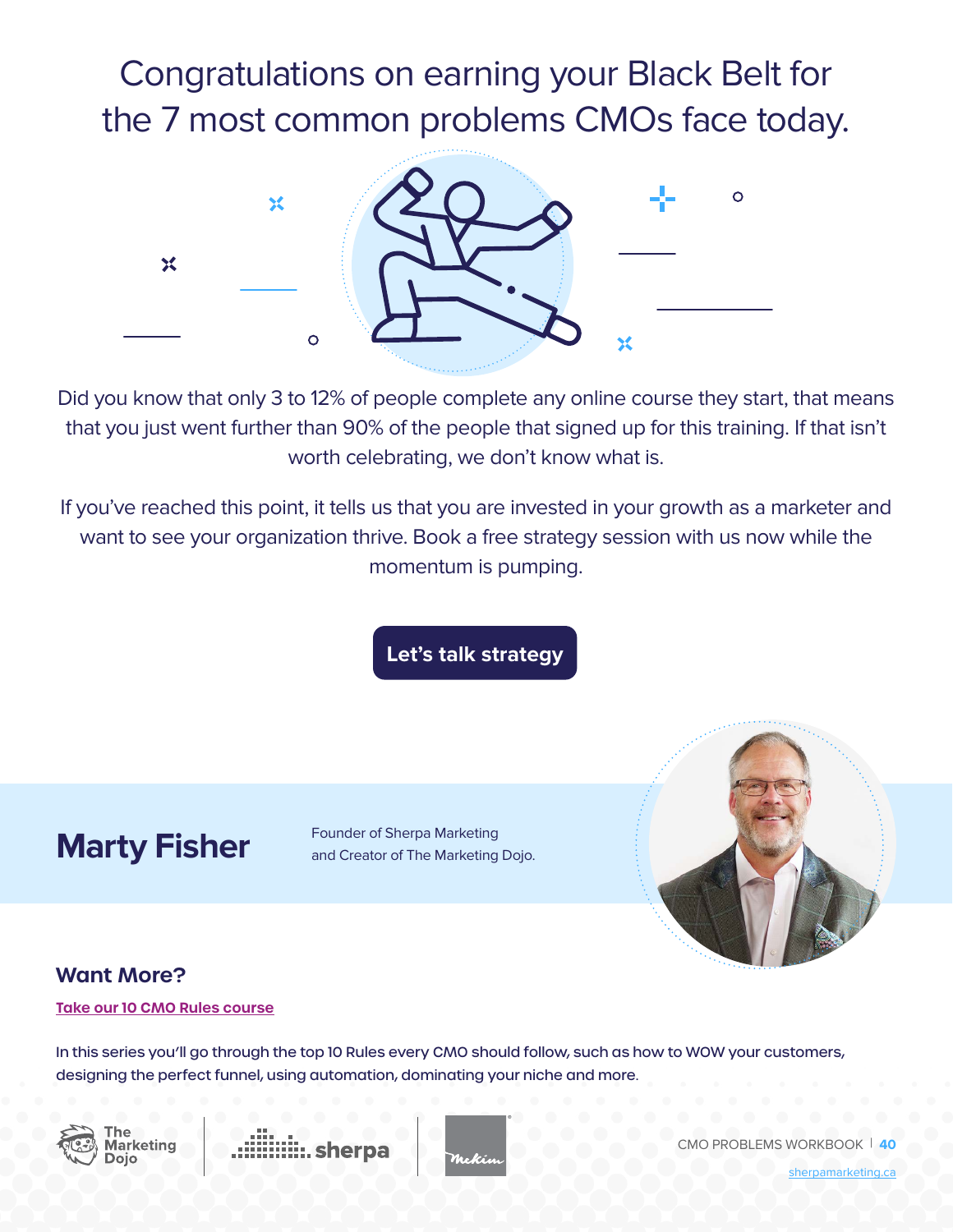## <span id="page-40-0"></span>**Example of a buyer persona:**

Vice President of Marketing – Decision Maker

#### **Personal Background**

- Age: 45-55
- Married with one child in university and one in high school
- Education: one or more undergraduate degree or Masters degree

#### **Role: VP of Marketing**

- Job is measured in leads and sales
- Skills required: people management, analysis, industry knowledge
- Reports to: CEO or General Manager
- Manages: Marketing, PR and Communications

#### **Company Information**

- Industry: Manufacturing, Financial Services, Higher Education, Agriculture
- Annual revenue: \$10M
- Company size: 100+

#### **Goals & Challenges**

- Success means: Year end bonus, no budget cuts for the follow year
- Values: Growing the organisation, recognition and growing their team
- Biggest challenge: regulations, resources, juggling a lot of projects, managing budgets, hitting targets
- Biggest objections: cost

#### **Shopping & News Preferences**

- Preferred communication: email, phone
- Use of the internet: Relies on the internet for research and staying up to date
- Industry news: trade magazines
- Social media: Uses LinkedIn from time to time, frequents industry forms



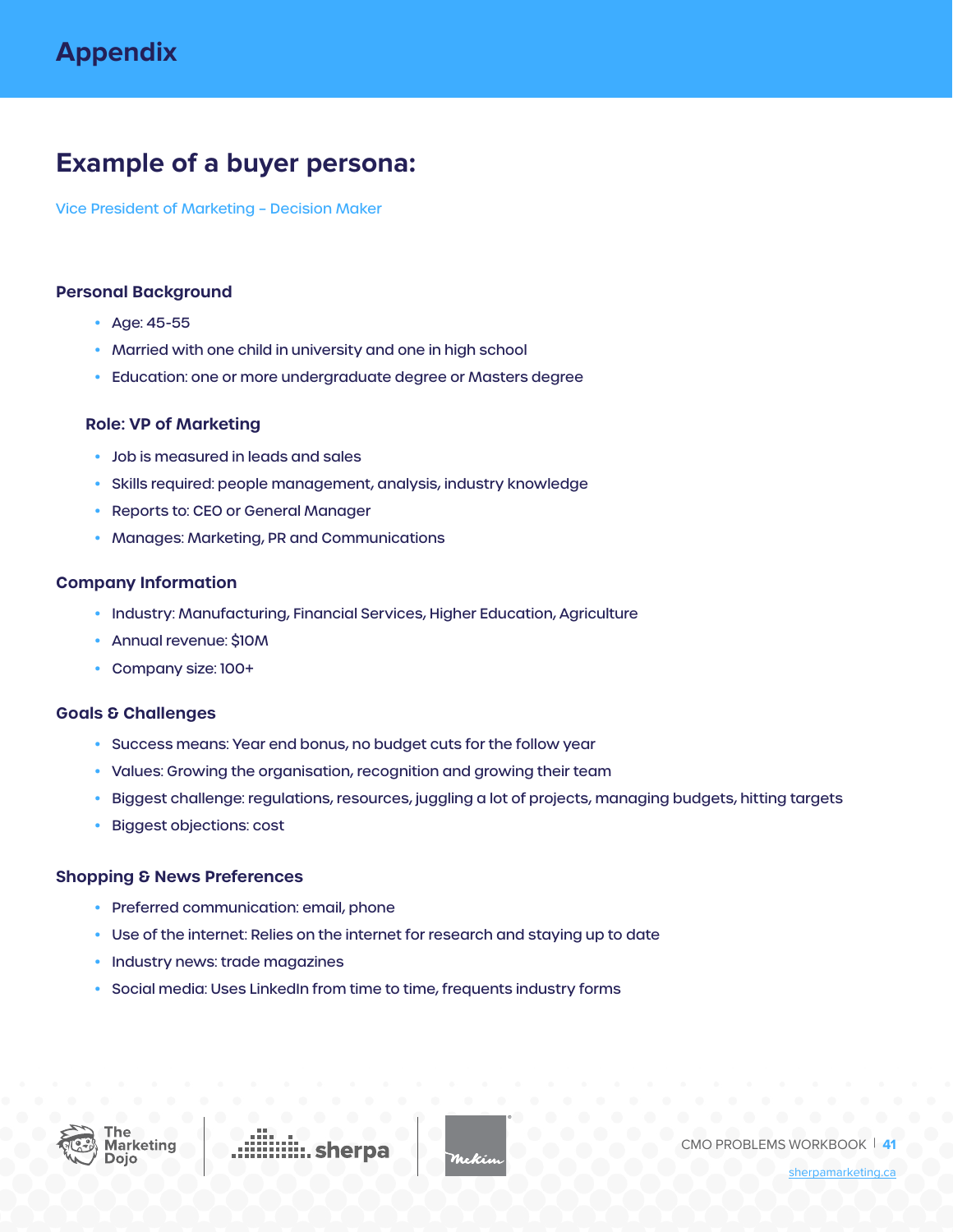## <span id="page-41-0"></span>**Working Title:**

Example: Why Strategic Grain Marketers are More Profitable

## **Article Type:**

Content Format: Blog

Length: Approx. 1,000 words

#### **Topic summarized in two sentences:**

Explain in 2 brief sentences what this article is about; state the thesis statement. Include relevant keywords

### **Why this topic matters to prospects in 5 sentences:**

Put yourself in your audience's shoes: why do they care about this topic? Think back to your data. What pain point(s) do(es) this article touch? How does this provide a solution to that pain point? Can include any relevant data to support this.

#### **Potential Framework:**

- 1. Sub Topic 1, Point 1
- 2. Sub Topic 1. Point 2
- 3. Sub Topic 2, Point 1
- 4. Sub Topic 2, Point 2

#### **What questions would prospects ask Google to find content? (Keywords)**

- 1. Keyword 1: What is...
- 2. Keyword 1: What is...
- 3. Keyword 1: What is...

### **Content Upgrade – Downloadable Resource Ideas for Gated Content**

Any lead magnets that would be good to attach to this article

#### **Resources**

- 1. Website 1
- 2. Website 2



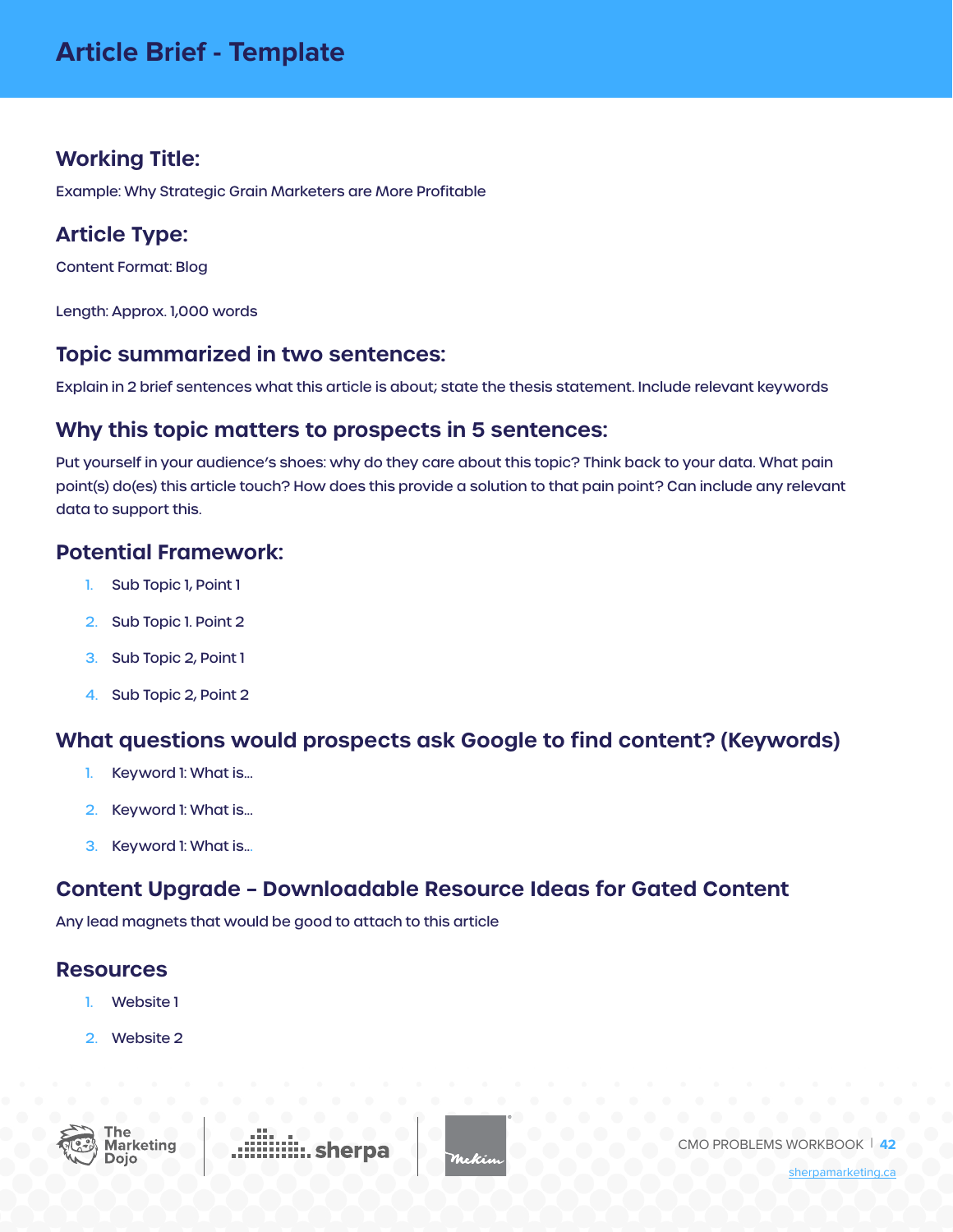#### <span id="page-42-0"></span>**Introduction (don't need a title for the introduction)**

Sometimes you may want an Introduction to your topic. Your introduction should hook the reader and make them want to continue reading your post. Here are four good hooks to use in your blog post introductions.

- Start with an interesting/shocking fact.
- Use an anecdote/example.
- Ask a powerful question.
- Use some gentle confrontation (call them out, but gently)

### **Header 1**

Start by having a punchy header with a strong topic.

### **Header 2**

Sub Topic One - *sometimes there will be multiple subtopics within your post.* Here is where you add additional information into your post. Topic one text goes here

Sub Topic Two Topic two text goes here.

### **Header 3**

Topic three text goes here.

## **Conclusion (Final Thoughts)** (optional, but encouraged)

This is where you sum up your final thoughts and big takeaways. Ex. It all boils down to XX...